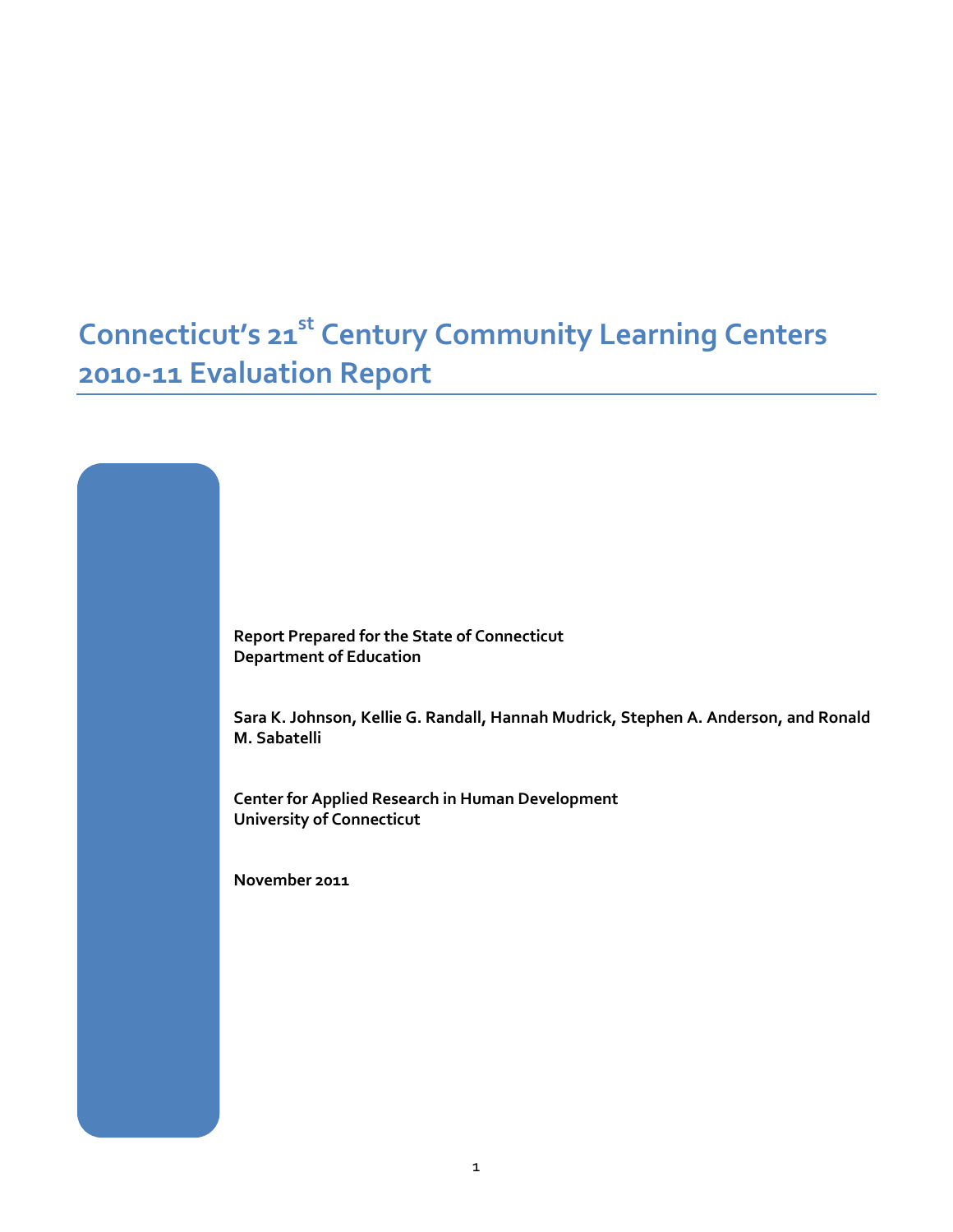### **Overview of Site Characteristics**

The total budget for Connecticut 21st CCLC programming in 2010-11 was **\$7,717,137**.These 21st CCLC funds supported **57 grantees** operating **95 sites** throughout the state. The average grantee budget was **\$148,725, with an average per pupil allocation of \$1,370.** 

Based on attendance information,  $21^{st}$  CCLC sites served 7,291 youth during 2010-11. Individual sites served anywhere from 15 to 400 students over the course of the year, with an average of **131 students.** The largest number of sites served students from **elementary schools (43 sites); smaller numbers of sites served students from K-8 schools (28 sites), middle schools (20 sites), and high school (10 sites).**

#### **Site Availability and Participant Attendance**

The average site was **open slightly less than 12 hours per week, 30 weeks total, and a total of 122 days.** March and May were the months when the most programs achieved full availability. From November to May, at least 66 sites (73%) met the Connecticut State Department of Education's minimum requirement that programs serve, on average, at least 60% of their target number of students.

### **Programming for Youth Participants**

**Most programs reported practices that are sensitive to cultural differences**, as evidenced by the environment reflecting participants and their families, program materials being available in languages other than English, and most programs having interpreters available when necessary. In addition, staff at a majority of sites greeted children and families in their native languages.

Youth were able to spend more time on projects of particular interest to them and assume specific jobs and responsibilities related to particular activities. Youth-based methods of involvement, such as initiating projects and being involved in program planning, were less common, although sites serving older youth used them more frequently.

**On average, sites devoted about 49 percent of programming time to academics, 28 percent to enrichment, and 23 percent to recreation**. However, only slightly more than half of sites (57.8%) had designated personnel responsible for organizing academic programming. Homework help was offered daily at the vast majority of sites (90.5%). Most sites also offered remedial assistance to students who needed it (93%), and a variety of different strategies were used to provide such assistance. At least half of sites reported using specific curricula for academic programming: 60 sites (63%) for reading, 56 sites (59%) for math, and 43 sites (45%) for science.

### **Parent and Family Involvement**

**Most sites indicated that they were very focused on engaging parents and families.** Over half (61%) reported having a parent/ family coordinator. The most frequently used strategies to communicate with parents were relaying information through the student (98%), speaking with parents in person (95%), talking with parents over the telephone (85%), and mailing information home (62%).

Programs offered a variety of planned events for parents and families. The most frequently offered included social events, cultural events, parents serving as volunteers, and field trips. The least common parent engagement activities were parents serving on advisory councils, adult education programs, and parent involvement in community service projects.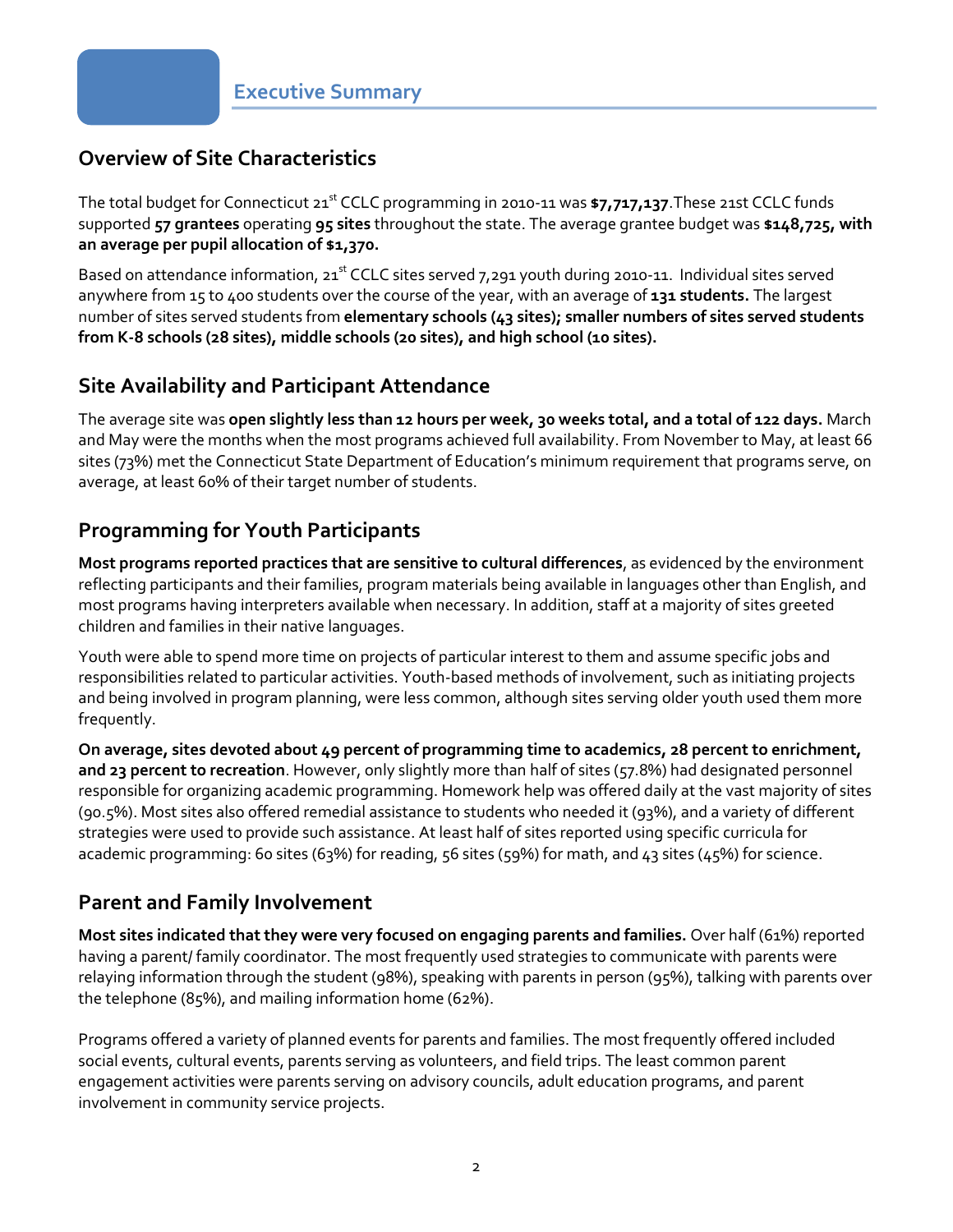#### **Relationships with Schools**

Most programs reported that they had regular contact with their partner schools, most often through communication with school day teachers, academic support staff such as guidance counselors, and school principals. Most programs (91%) reported that they had a designated person who was in charge of communication with their partner school.

**Most sites reported positive relationships with their partner schools.** Some coordinators, however, shared challenges they had encountered in this area, including difficulty maintaining regular communication with school staff, teacher concerns regarding classrooms use, and lack of support from school day staff.

### **Staffing and Professional Development**

**Connecticut's 21st CCLCs reported very little staff turnover during 2010-11.** Of the 95 sites, 79 (83%) indicated that less than 10 percent of their staff turned over during the course of the year. Only 8 sites (8%) indicated that more than 20 percent of their staff turned over during the course of the year. A majority of sites reported that regular staff meetings were a part of their program operations. Nearly 80 sites (84%) met at least monthly.

#### **Program Improvement Initiatives**

To inform improvement efforts, programs relied most heavily on staff feedback and feedback from their partner school's principal. They were less likely to rely on quality advising or parent feedback to inform program improvement. **Parent and family involvement was the most common area identified as being in need of improvement**, with the vast majority of programs indicating that it was their first priority (25 sites, 28.7%) or second priority (18 sites, 20.7%). Academic programming was the second most commonly listed area identified as in need of improvement.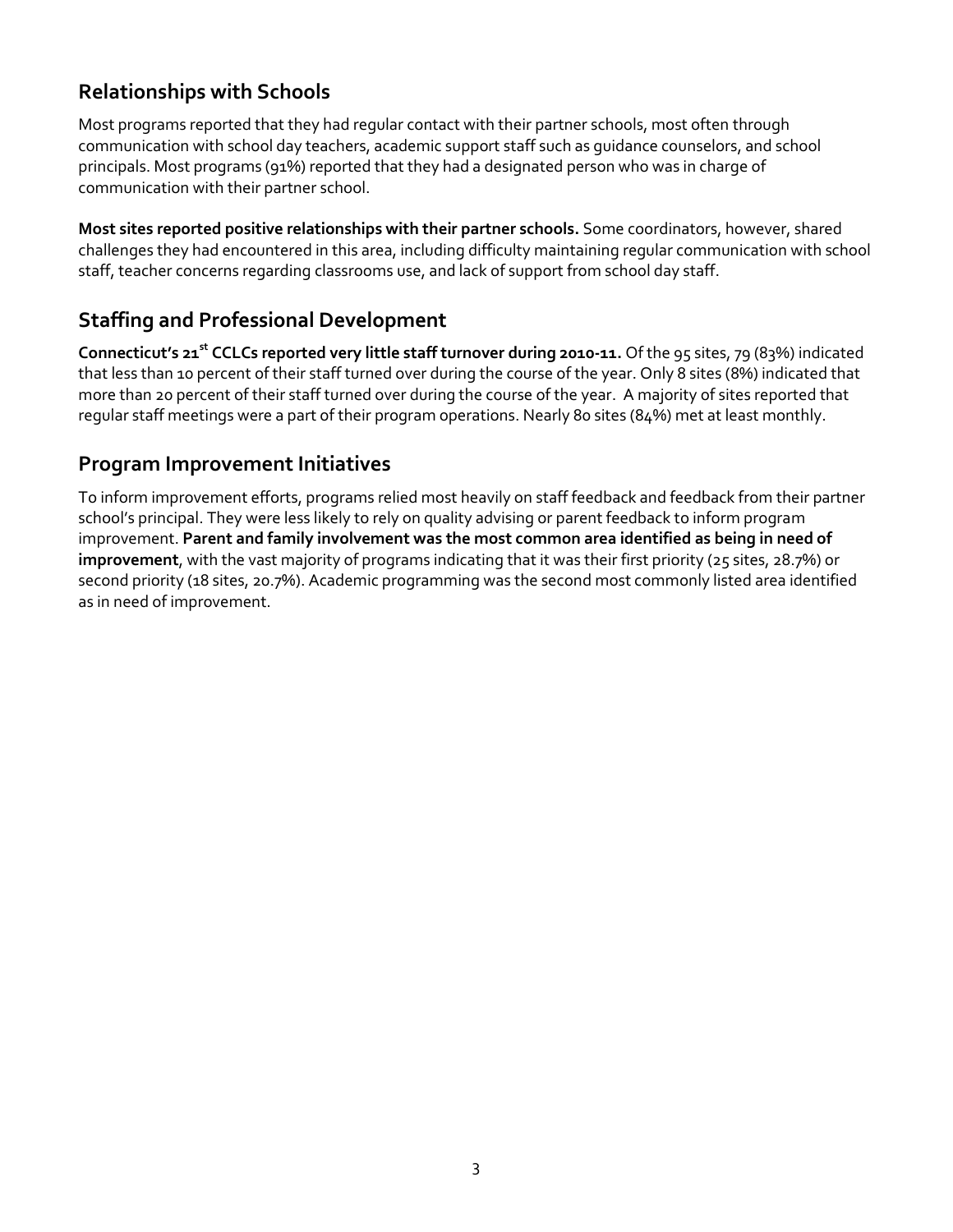# **Table of Contents**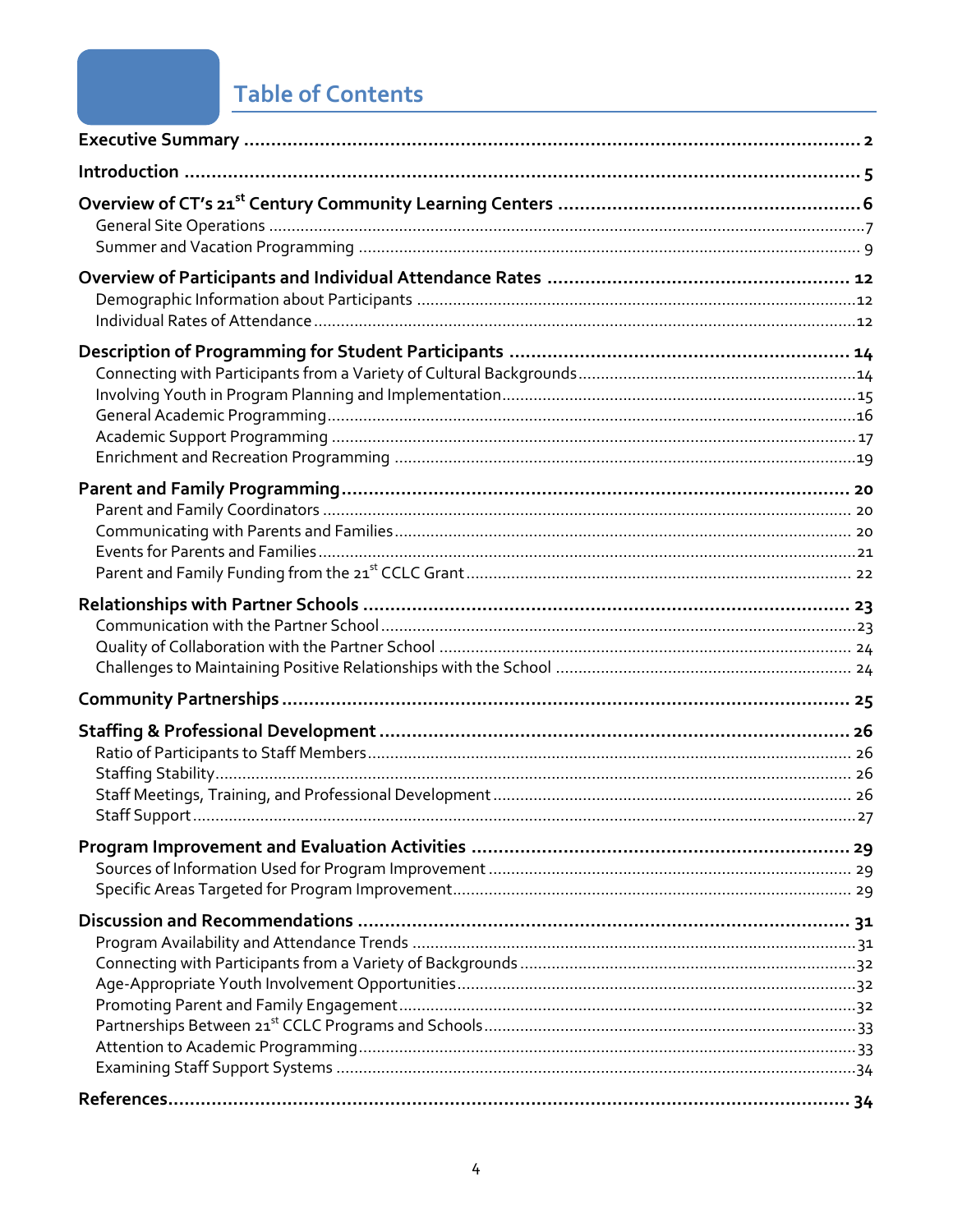#### **Introduction**

This report presents the results of an evaluation of the 21st Century Community Learning Centers (21<sup>st</sup> CCLCs) operating in Connecticut during the 2010-11 academic year (July 2010 to June 2011). The 21<sup>st</sup> CCLC program was established by Title IV of the *Elementary and Secondary Education Act* and in 2001 was expanded through the *No Child Left Behind Act*. The purpose of the 21<sup>st</sup> CCLC program is to fund centers that provide students with academic enrichment and other activities designed to complement learning. The centers also are expected to serve students' families by providing a safe place for children during out-of-school hours and by offering families literacy and related educational development activities. The specific purposes of  $21<sup>st</sup>$  CCLCs are to:

(1) Provide opportunities for academic enrichment, including providing tutorial services to help students, particularly students who attend low-performing schools, to meet State and local student academic achievement standards in core academic subjects, such as reading and mathematics;

(2) Offer students a broad array of additional services, programs, and activities, such as youth development activities, drug and violence prevention programs, counseling programs, art, music, and recreation programs, technology education programs, and character education programs, that are designed to reinforce and complement the regular academic program of participating students; and

(3) Offer families of students served by community learning centers opportunities for literacy and related educational development.

*Elementary and Secondary Education Act*, Part B, Sec 4201

Beginning in 2002, the Connecticut State Department of Education (CSDE) has funded nine cohorts of 21<sup>st</sup> CCLC programs. The CSDE awards  $21^{st}$  CCLC funding to local educational agencies, regional educational service centers, and community-based organizations, as well as combinations of these entities. To reach the intended target population for the 21<sup>st</sup> CCLC initiative, the CSDE requires that 21<sup>st</sup> CCLC grants serve students attending schools with a high concentration of low-income students, defined as schools where at least 40% of the student population qualifies for free or reduced priced lunch. Grants support five years of operation, and annual grant amounts range from \$50,000 to \$200,000.

To evaluate 21<sup>st</sup> CCLC programs operating in 2010-11, the CSDE contracted with the University of Connecticut's Center for Applied Research in Human Development (CARHD). The purposes of CARHD's evaluation were to describe 21<sup>st</sup> CCLC services delivered in Connecticut during 2010-11, as well as to assist the CSDE with monitoring and improving the quality of 21<sup>st</sup> CCLC programs. As part of their grant requirements, 2010-11 sites were required to report program-wide and individual participant data to CSDE through an online data management system (*AfterSchool21*) and an End of Year Report (EYR). The present evaluation makes use of both sources of data.

The EYR, developed in consultation with CARHD, was designed to collect detailed information about how  $21^{st}$ CCLC services were delivered during 2010-11. Grantees were instructed to select someone who was "on the ground" *at each site* to complete the EYR. Although sites operated by the same grantee may have shared certain characteristics, such sites still may have differed in the activities they offered and also in the attendance patterns of their participants. Furthermore, the CSDE required that both ongoing and year-end data reporting be carried out separately for each site. The remainder of this evaluation report describes Connecticut 21<sup>st</sup> CCLC operations at the site level.

This evaluation report contains nine sections. The first two describe Connecticut's 21<sup>st</sup> CCLC sites and their youth participants. The third section describes the programming sites provided to student participants. Sections four, five, and six focus on sites' partnerships with parents, schools, and community organizations, and the seventh section summarizes 21<sup>st</sup> CCLC sites' staffing practices and professional development activities. The eighth section addresses programs' quality monitoring and improvement activities. The report concludes with a discussion of the evaluation results and provides recommendations based on evaluation findings.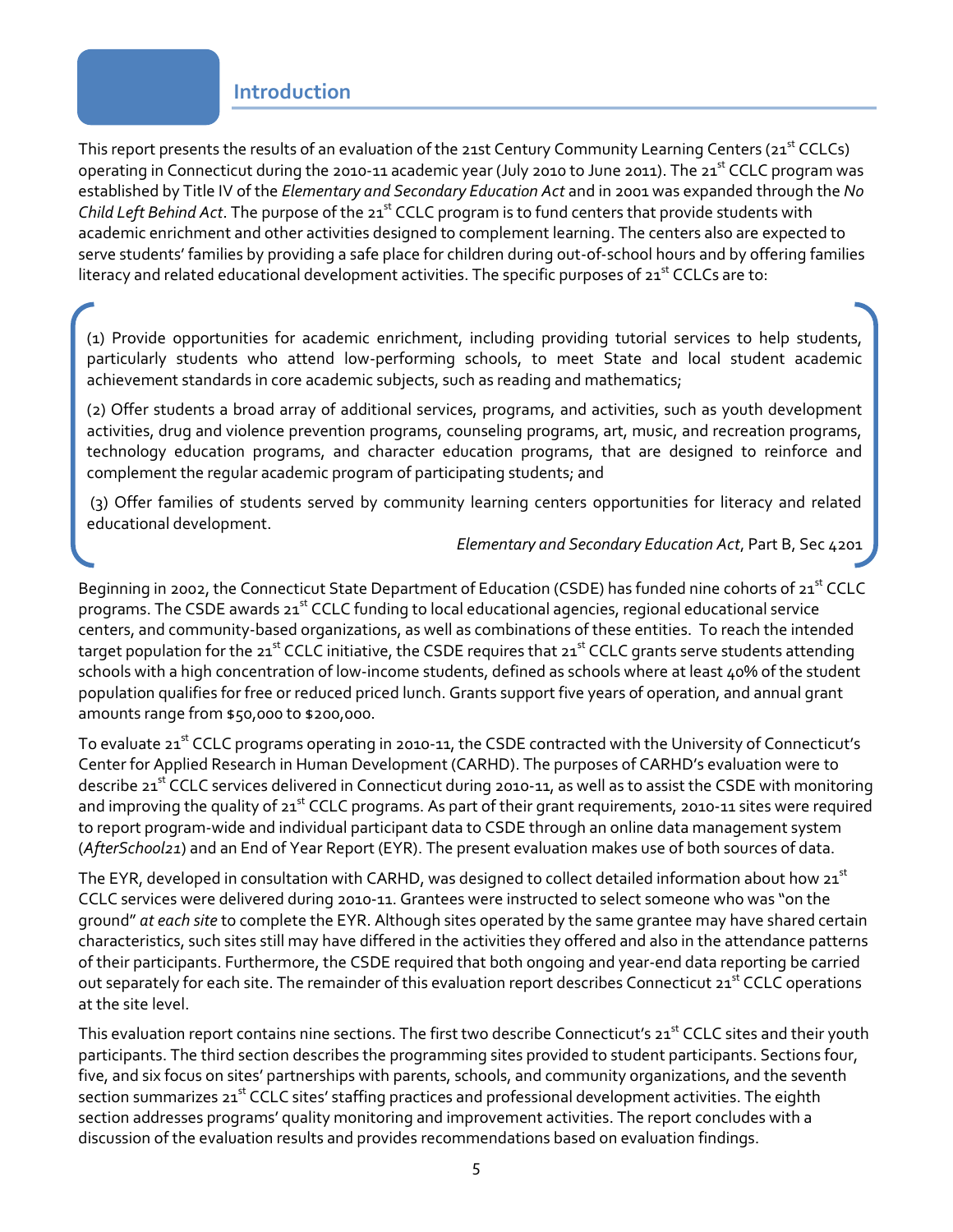## **Section One:**

## **Overview of CT's 21st Century Community Learning Centers**

**During the 2010-11 grant period, the Connecticut State Department of Education funded 57 grantees operating 95 sites throughout the state.** Table 1 (right) lists the grantees and sites funded in each district. Figure 1 (bottom of page) shows grantee locations across the state.

Grantees spanned five cohorts, with cohort 5 programs in their fifth and final year of funding and cohort 9 programs in their first year of funding. Yearly grantee budgets ranged from the minimum funding amount of \$50,000 to the maximum of \$200,000 with an average of \$148,725. The average per pupil allocation was \$1,370 (with a range from \$316 to \$2297).

Among the 95 sites, 71 (74.7%) were run by a school district, and the remaining 24 were operated by a community-based organization (20) or a municipal agency (4). A majority of sites (n= 85, 89.5%) were located at a school.

Forty-three sites (45.3%) reported serving elementary school students, 28 sites reported serving K-8 students (29.5%), 20 sites reported serving middle school students (21.1%), and 10 sites reported serving high school students (10.5%). (Site coordinators were allowed to choose all categories that applied, so percentages can sum to more than 100).

#### **During 2010-11, 21st CCLC grantees served a total of 7,291 students**.

The total number of students served per site ranged from 15 to 400, with an average of 131.

*Note regarding terminology: For the purposes of this report, physically separate locations are referred as 'sites,' and the term 'grantee' is used to refer to the entity that is responsible for the management of the grant. The terms 'program' and 'center' are used interchangeably with the term 'site.' Later sections of this report use the term 'site coordinator' to describe the staff person who completed the site's EYR. The 'target number' refers to the number of youth to be served daily. The expectation is that the number of youth who attend consistently will approach or exceed this target number. CT 21st CCLC grant guidelines state that 21st CCLCs should not operate as drop-in programs.*



#### **Table 1. 2010-11 grantees and sites by district**

| orces wy urseriec  |                         |                |  |
|--------------------|-------------------------|----------------|--|
| <b>District</b>    | <b>Grantees</b>         | <b>Sites</b>   |  |
| Ansonia            | 1                       | 3              |  |
| Bridgeport         | 7                       | 14             |  |
| Danbury            | $\overline{1}$          | $\overline{2}$ |  |
| E. Hartford        | $\overline{2}$          | 4              |  |
| Enfield            | $\mathbf{1}$            | 1              |  |
| Groton             | 1                       | 1              |  |
| Hartford           | 10                      | 10             |  |
| Meriden            | 3                       | 4              |  |
| Middletown         | $\overline{\mathbf{c}}$ | $\overline{2}$ |  |
| <b>New Britain</b> | 4                       | $\overline{1}$ |  |
| New Haven          | 7                       | 14             |  |
| New London         | 1                       | $\overline{2}$ |  |
| Norwalk            | $\overline{1}$          | $\overline{1}$ |  |
| Norwich            | 3                       | 5              |  |
| Stamford           | 4                       | 4              |  |
| Waterbury          | 6                       | 14             |  |
| W. Hartford        | $\mathbf{1}$            | $\mathbf 2$    |  |
| Windham            | 2                       | 5              |  |
| <b>TOTAL</b>       | 57                      | 95             |  |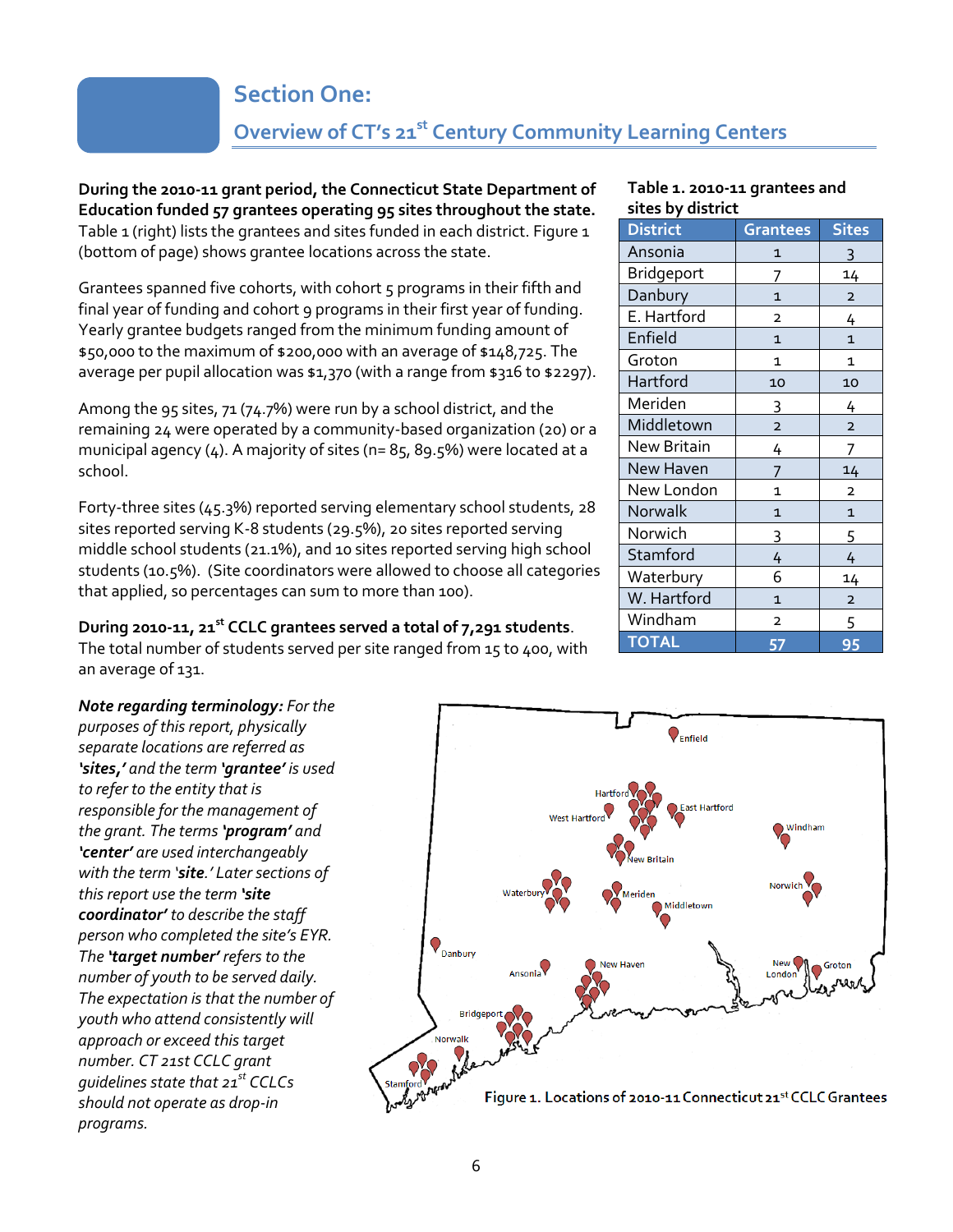### **General Site Operations**

#### **Transportation to and from the Site**

Site coordinators were asked how **most** participants traveled to and from the site. Figure 2 (below) summarizes their responses. Most sites did not provide transportation to the site because the site was located at the primary school it served. For transportation home, at most sites parents picked up the participating child or participants went home by bus.



#### **Fee Structure**

Twenty-nine (30%) site coordinators reported that their site charged some type of fee for participation. Over half of these sites (n=19) offered scholarships to participants, and 16 sites used a sliding scale based on income to determine fees (in some cases, students' eligibility for free or reduced price school lunch was used to determine scholarships). Smaller numbers of site coordinators mentioned that they provided discounts for siblings (n=5), allowed payment in installments (n=2), or assisted families in completing Care 4 Kids applications (n=2).

#### **Snacks**

Nutrition is an important component of after school participants' overall wellness, and offering snacks to participants is one way to promote wellness. **Eighty-four sites (91%) offered snacks for participants**. Fifty-two sites (56%) received federal reimbursement, whereas 28 sites (30%) used their own funds for snacks. Four sites (4%) funded snacks through donations, and 4 other sites used school funds. These numbers add up to more than 84 because sites could select more than one funding source for snacks.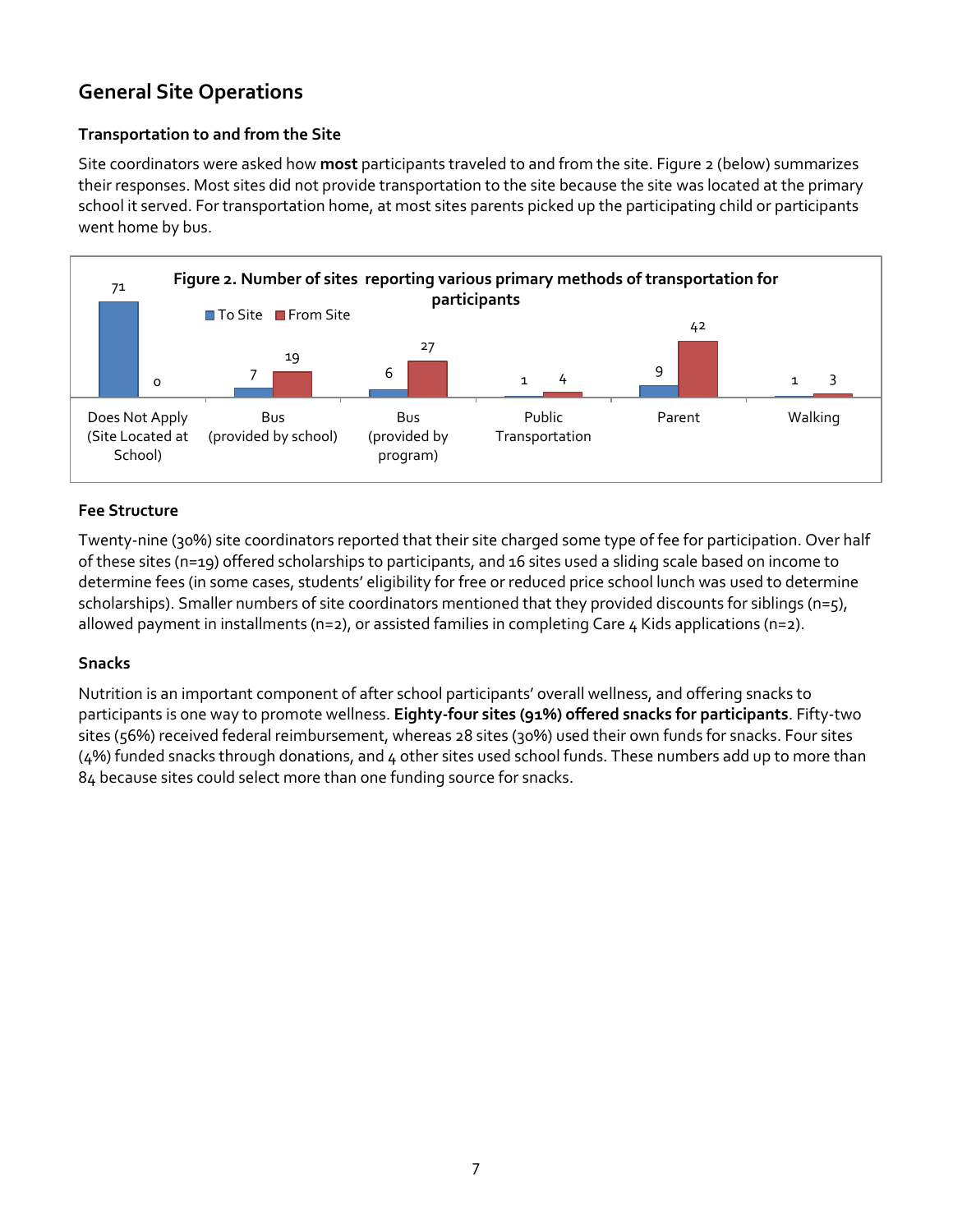### **Site Availability during the Academic Year**

All programs reported that they were available at least three days a week, with the majority of sites (n=52, 54.7%) operating five days a week. The average site reported being open slightly less than 12 hours per week (with a range from 2 to 20 hours). All sites were open after school; ten sites (10.5%) reported also being open before school and five sites (5.3%) reported also being open on weekends.

**According to data available in the** *AfterSchool21* **database, the average site was open for a total of 122 days over the course of the year**, but programs varied widely in how many total days they were open (range: 61 to 192 days). The average number of weeks open across all sites was 30, but once again, this varied considerably (range: 16 to 45 weeks).

Figure 3 (right) shows the availability of Connecticut 21st CCLC sites over the course of the 2010-11 school year. Slightly less than half of sites (n=39, 41%) were open in September. Most (n=73, 77%) were open by October. From December through May, most programs were open at least eight days (which amounts to about half time). The large percentage of programs operating 1-15 days during December, January, and February may due in part to the weather-related school closures experienced in Connecticut during that time. March and May



were the months when the most programs achieved full availability. At least 75% of programs (71 or more sites) were open 15 days or more during both of those months.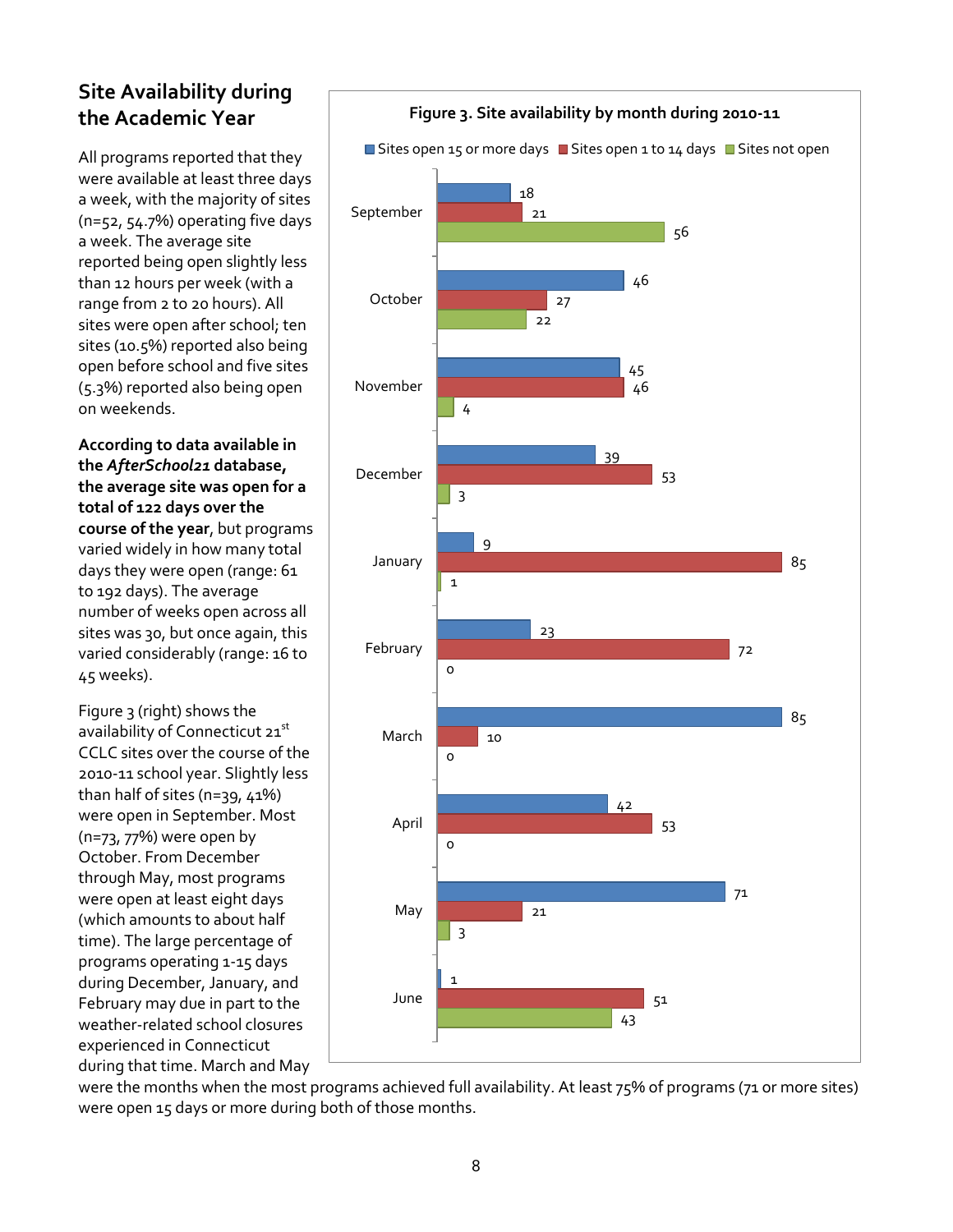#### **Summer Programming**

**Forty-five sites (47%) offered programming during the summer of 2010, compared to 34 sites in 2009. Of these, the average site was open 4.6 weeks (range: 2 to 10) and for 5.8 hours per day (range 2 to 9).**These averages are very comparable to summer 2009 programming, during which the average site was open 4.5 weeks for 5.5 hours per day. Most sites offering summer programming served a participant group of both students who attended during the school year and other students (n=24, 53%). Fewer sites served mostly the same participants (n=12, 27%), the same participants (n=5, 11%), or mostly different participants (n=4, 8%).

Site coordinators described the ways in which their sites incorporated academics, enrichment, and recreation into summer programming. One third (n=15) reported that their summer programming operated on a split-day schedule where the morning portion was spent on academics and the afternoon on recreation.

**The most common academic focus in summer programming was** 

**literacy (n=25);** it was less common for summer programming to include activities relating to math (n=18), science (n=9), or language (n=2). Five sites utilized established curricula for academic activities (e.g., Lexia), whereas other sites embedded academics into activities such as cooking or finance (n=7) or brought in outside agencies to provide academic programming (n=5).

**In terms of enrichment and recreation, over half of sites (n=28; 62%) offered activities focused on crafts (e.g., posters for the site) or arts (e.g., music, dance, theater).** Sports or other types of physical activities (e.g., Zumba! classes) also were commonly offered, with 23 sites (51%) providing them. Fifteen site coordinators (33%) reported that students played games (e.g., board games or team building exercises), and 10 sites offered programming focused on cooking or nutrition. Some sites incorporated field trips into their programming (n=10), whereas others brought in outside providers or programs such as Girl Scouts and Boy Scouts (n=9). Smaller numbers of sites integrated enrichment and recreation into science activities (n=6) or specifically mentioned computer time (n=2). Finally, seven site coordinators reported that their recreation and enrichment programming was organized around themes that changed each week.

### **Vacation Programming**

**"Every day we had one academic group, called PODs. The students switched their POD every week. Some were poetry, art history, and engineering. Every week there was a state that we focused on and learned about. At the end of the week some type of game would call upon the students' recognition of the information we learned about the state."**

(Elementary Site in Norwich)

**"Our afternoon sessions included cooking, arts and crafts, gym, and water games. All activities were geared around a weekly theme, and field trips supported the theme. During Junior Chefs Week, students went to an orchard, picked blueberries, and baked with the berries the next day."** 

(Elementary Site in Bridgeport)

**"Field trips were incorporated to supplement the summer school program. Trips included a trip to Jacobs Pillow which helped supplement the music, dance, theater, and video classes. The program also culminated in a final presentation with invited guests and parents."** 

(High School Site in Waterbury)

**Eight sites (8.4%) offered vacation programming during 2010-11, compared to six sites during 2009-10. Half offered four days of vacation programming, with the others reporting two, three, six, and eight days.** The number of hours open each vacation day ranged from 3 to 24 (the 24 hour day was an overnight trip).

Academics were incorporated into vacation programming through educational field trips (e.g., to museums, three sites), providing academic activities in the morning (two sites), and using computer programs. Sites included enrichment and recreation in vacation programming through one-day field trips (five sites), team sports (two sites), and trips of longer duration (one site took an overnight trip to a ski lodge in New Hampshire).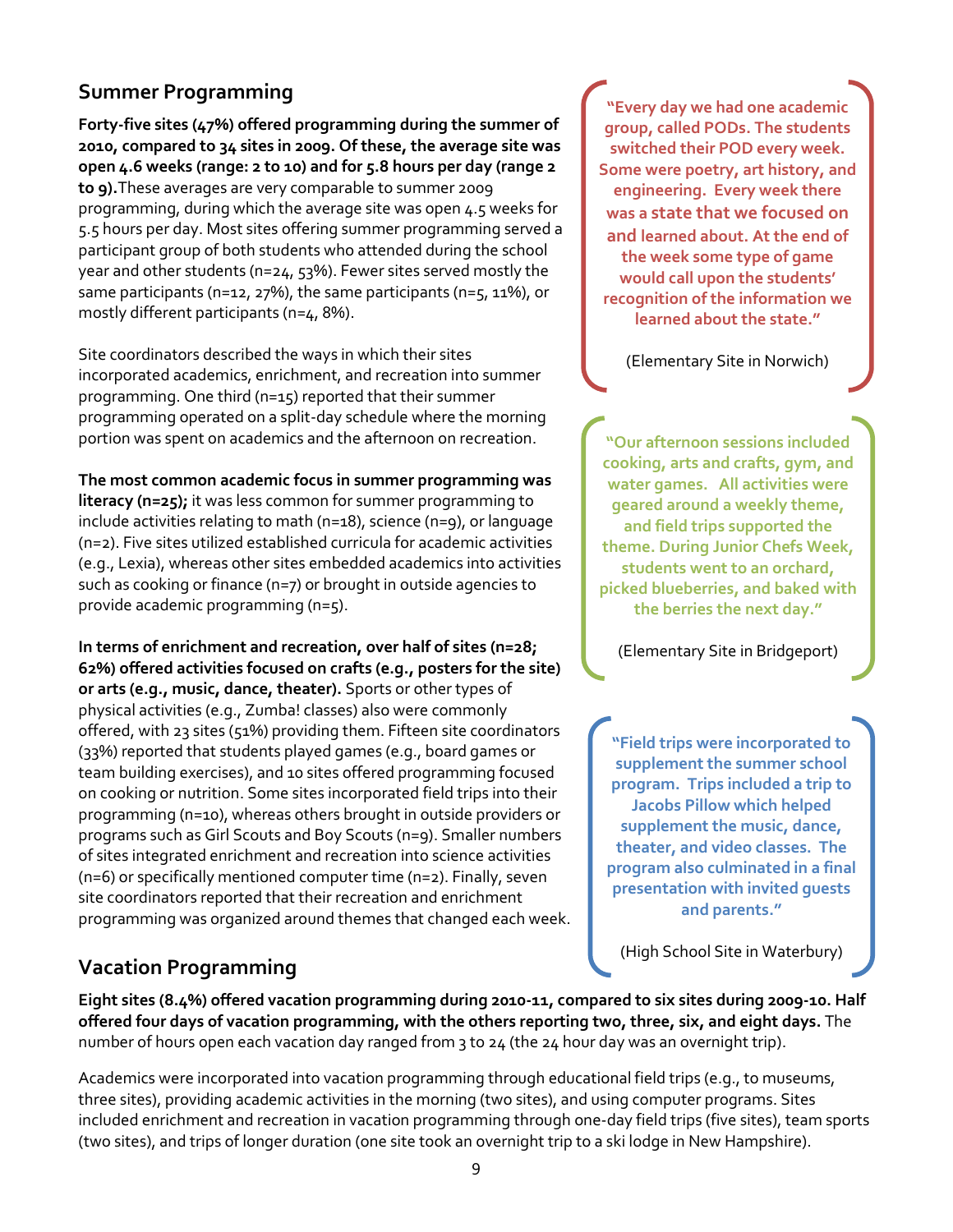#### **Participant Attendance Patterns across Sites**

Federal 21<sup>st</sup> CCLC quidelines have established that individuals who attend 30 days or more of programming during a school year are considered participants. During 2010-11, 7,291 students met this criterion. The site-level attendance patterns presented in this section are based on this group of students. Three metrics were used to assess the degree to which ASP sites were operating at capacity: average daily attendance, average individual attendance rates at the site, and percent of participants attending at least 60 percent of the site's available days. All of these metrics reflect site-level attendance patterns. Individual student attendance rates are discussed in Section Two of this report.

#### **Average Daily Attendance**

The first metric, "average daily attendance" (ADA), compares the number of youth attending a site on a given day with that site's target number.<sup>1</sup> The CSDE has established a threshold of 60 percent ADA as the minimum that 21<sup>st</sup> CCLC sites are expected to maintain. **Across all sites, the average ADA was 83.6 percent, meaning that on average sites exceeded the 60 percent target and were serving the number of students they intended to serve.** The ADA ranged from 33 to 175 percent, however, indicating substantial variability in attendance patterns.

Figure 4 (right) shows the number of sites meeting or not meeting the 60 percent threshold in each month. As shown, fewer sites met the threshold during the beginning and ending months of the year. Between November and May, at least 73 percent (69 or more sites) had ADA rates above the threshold. The best month

 $\overline{a}$ 



was April, when 81 sites (85%) met or exceeded 60 percent ADA.

 $^{\rm ^{1}}$ The "average daily attendance" value for each site was calculated using the following formula: (Total Number of Individual Attendances) / (Target Number of Youth to Be Served \* Days Open in the Month). An 'individual attendance' refers to one student attending on one day.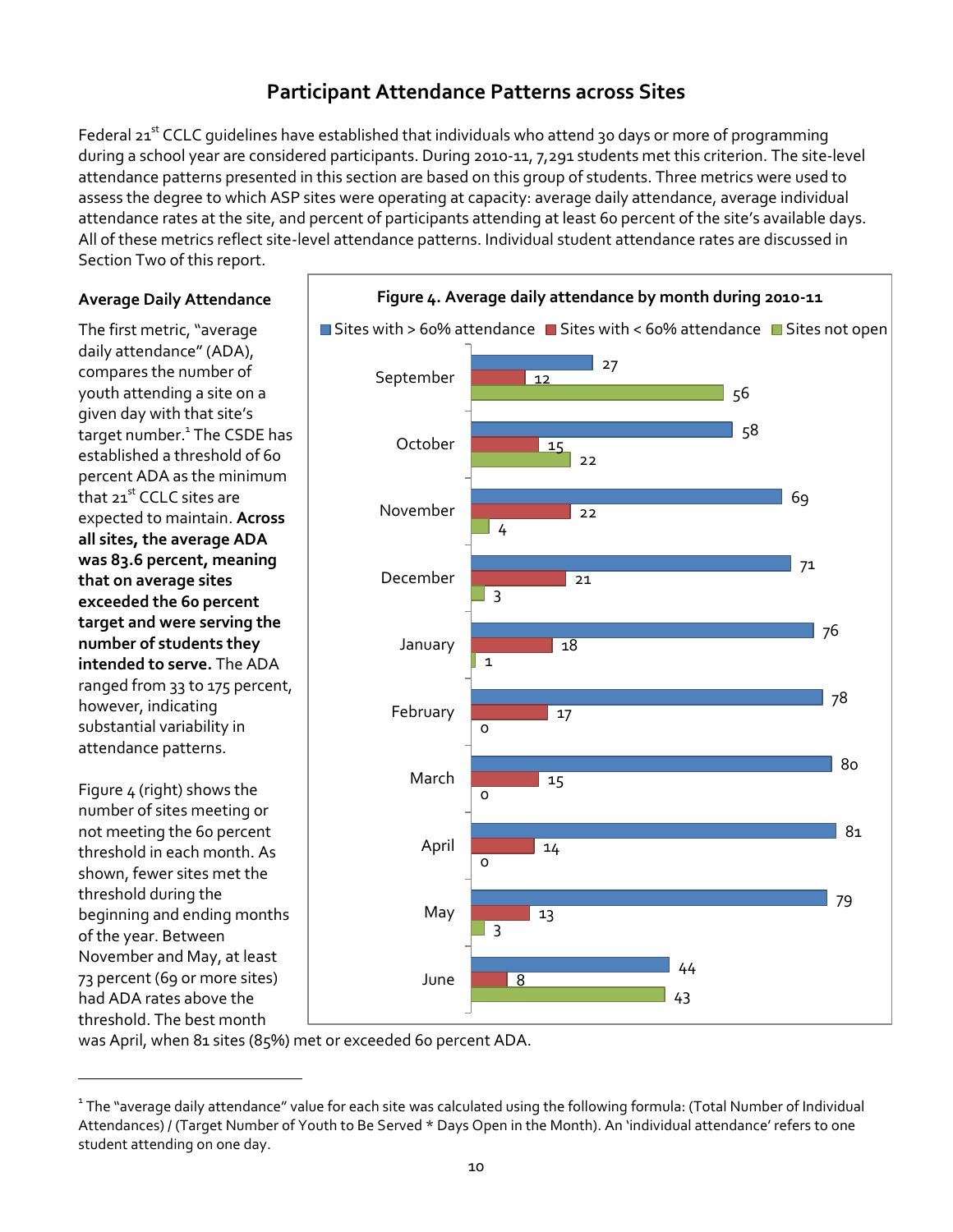#### **Average Participant Attendance Rate**

ADA is a useful metric for examining how successful sites are at serving their targeted number of participants on a daily basis. Sites differ in the number of days they are open, however, and at many sites, participants are able to register for only a portion of program days. Because of this, it is important to examine how often participants attended relative to the number of days for which they were registered. **That is, how successful were sites in having participants attend every day for which they were registered?** 

This was computed individually for each participant by dividing the number of days he or she attended the site by the total number of days he or she was registered for during 2010-11. This percentage was then averaged across all participants at each site to obtain a site-level figure of average participant attendance rate. **At the site level, the average participant attendance rate was 83 percent, and it ranged from 52 to 97 percent.** Figure 5 (right) shows the distribution of sites in terms of their average participant attendance rate.



Similar to ADA, the CSDE has established a target of 60 percent; that is, sites should strive to have students attend at least 60 percent of the days for which they were registered. All sites but one attained or exceeded this target. **The majority of sites had average participant rates between 80 and 90 percent. This suggests that most sites are succeeding in having participants attend most of the days for which they are registered.** 

#### **Proportion of Target Number of Students Attending at Least 60 Percent of Registered Days**

The final metric used to examine site-level attendance was the proportion of participants at each site, relative to that site's target number, that attended at least 60 percent of days (the target set by the CSDE). **That is, how successful were sites in having their target number of students attend at least 60 percent of the days for which they were registered?** This shows not only whether students are attending regularly, but also if the number of students attending regularly is comparable to the site's target number.

This was calculated by first computing, for each site, the total number of students whose individual rate of attendance was over 60 percent. This number was then divided by the site's target number. **Across all sites, the average was 98 percent, and it ranged from 9 to 204 percent**. Figure 6 (below) shows the distribution of sites in terms of this percentage.



**Most sites appear to be doing extremely well in having their target number of students attend regularly**. Indeed, 43 sites had considerably more than their target number of students attending over 60 percent of the time. Some sites were not doing as well, however, and they may benefit from target quality advising and technical assistance around issues of regular attendance.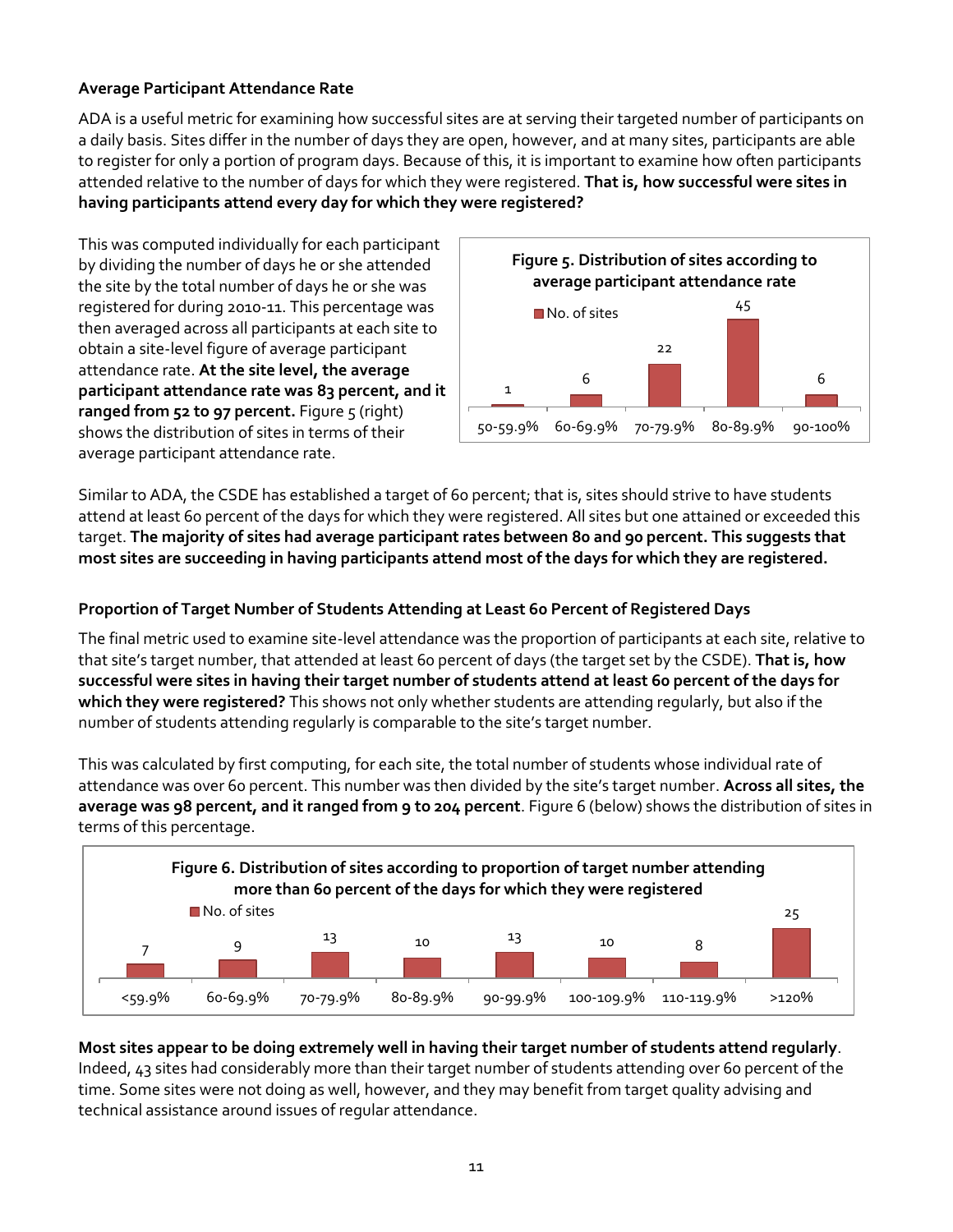### **Section Two:**

## **Overview of Participants and Individual Attendance Rates**

Federal 21<sup>st</sup> CCLC guidelines have established that individuals who attend 30 days or more of programming during a school year are considered participants. During 2010-11, 7, 291 students attended a 21<sup>st</sup> CCLC for at least 30 days. Records are not consistently retained for students who attended fewer than 30 days of programming during the school year. Thus, the demographic and attendance information presented in this section pertains only to those students who attended their after school program site 30 or more days during 2010-11.

#### **Demographic Information about Participants**

#### **Gender**

During 2010-11, 50.7 percent of  $21<sup>st</sup>$ CCLC participants were female. This is similar to the percentage of female participants during 2009-2010 (52%).

#### **Grade Level**

Twenty-first CCLCs served students from pre-kindergarten to  $12<sup>th</sup>$  grade, and information about grade level was available for 5,924 of the participants (81.3%). Figure 7 (right) shows the distribution of participants by grade. As the figure indicates, the highest numbers of participants were in grades  $3, 4$ , and  $5$ . The  $21<sup>st</sup>$  CCLC participant group included fewer older students. Compared with 2009- 10, there is an overall trend of serving more elementary school students and fewer high school students.

#### **Free/Reduced Lunch Status**

Information about students' eligibility for free/reduced lunch was available for 6,038 participants (82.8%). The percentage of  $21<sup>st</sup>$  CCLC students who were eligible for free/reduced lunch was 90.6 percent. This number is slightly higher than the 85 percent of students who were eligible for free/reduced lunch in 2009-10.

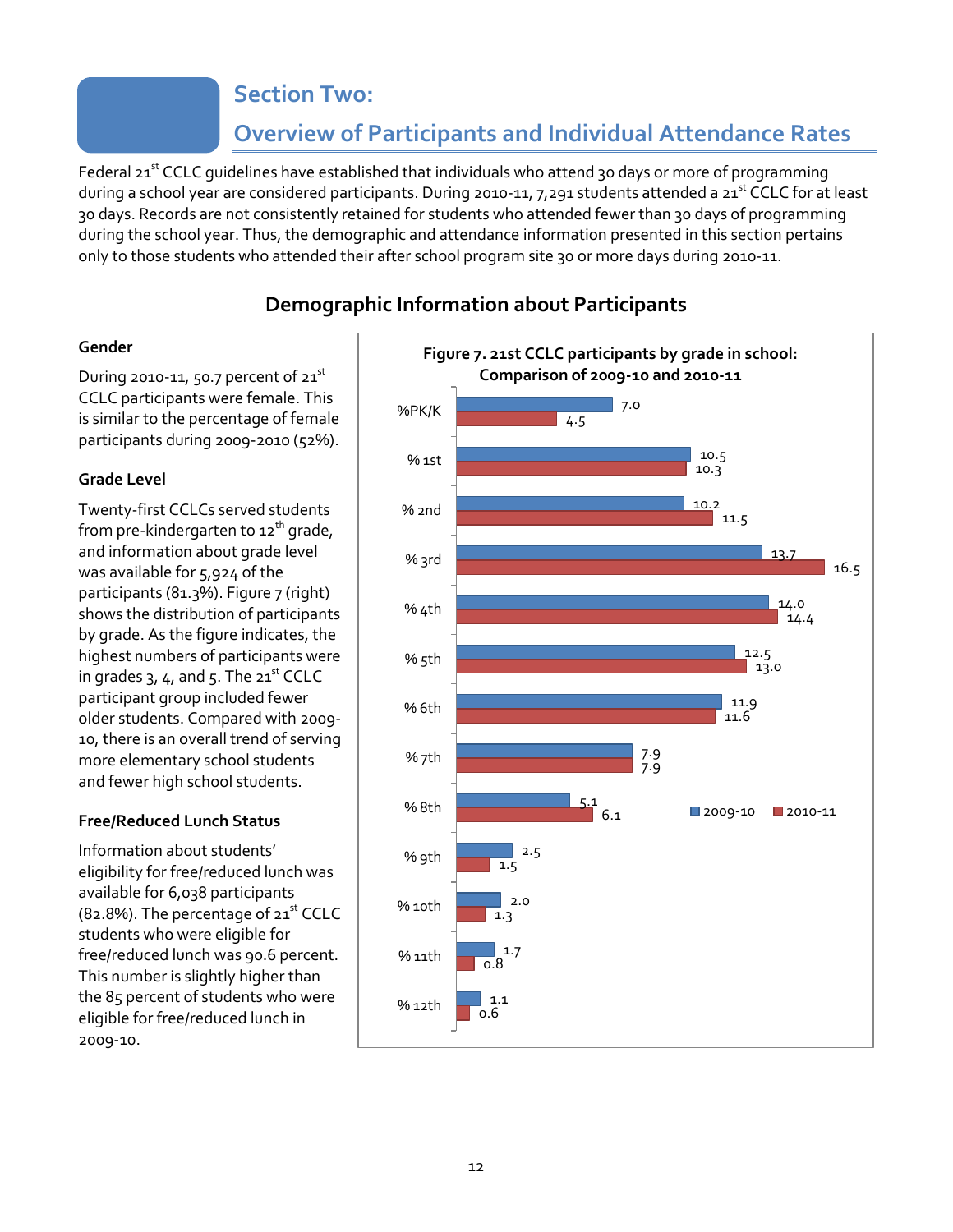#### **Racial/Ethnic Background**

Information about students' racial/ethnic background was available for 6,591 participants (90.4%). Figure 8 (below) shows the racial/ethnic background of 21<sup>st</sup> CCLC participants. The majority of students were Hispanic (49.5%), followed by Black (35.2%) and White (12.0%). The remaining 3.3 percent were American Indian, Alaskan Native, Asian, or Pacific Islander. Compared to 2009-10, more Asian/Pacific Islander and Hispanic students were served this year. Fewer Black students were served in 2010-11 compared to 2009-10.



## **Individual Rates of Attendance**

To investigate whether individual attendance differed by students' demographic characteristics, the rate of attendance was computed for each participant through dividing the number of days he or she attended the site by the total number of days for which he or she was registered. During 2010-11, individual rates of attendance varied considerably, from 20 to 100 percent. **The average participant attended 82.5 percent of the total number of days for which he or she was registered.** 

**Girls had a slightly higher attendance rate (83.4%) compared to boys (82%).** This difference was statistically significant, most likely due to the large sample size. The difference may not be as practically significant, however, as it translates to a difference of slightly under two days at a site that was open for the 122 days, the average across all sites.

Individual rates of attendance also differed based on whether the participant received free or reduced price lunch, **with non-eligible participants attending at a significantly higher rate of 86.2 percent as compared to eligible students (82.9%)**. This difference was statistically significant and translates practically into a difference of approximately four program days (at an average site, open for 122 days).

Finally, individual attendance rates differed based on participants' racial/ethnic background. **Hispanic/Latino students attended at a higher rate (83.5%) as compared to Black and White students, whose rates were 82.4 and 82.3 percent, respectively.** Similar to the difference between male and female participants, this translates to a difference in program attendance of approximately one day.

When interpreting these results, it is important to keep in mind not only the practical significance of the findings but also that most students, regardless of demographic characteristics, are attending their ASP at high rates.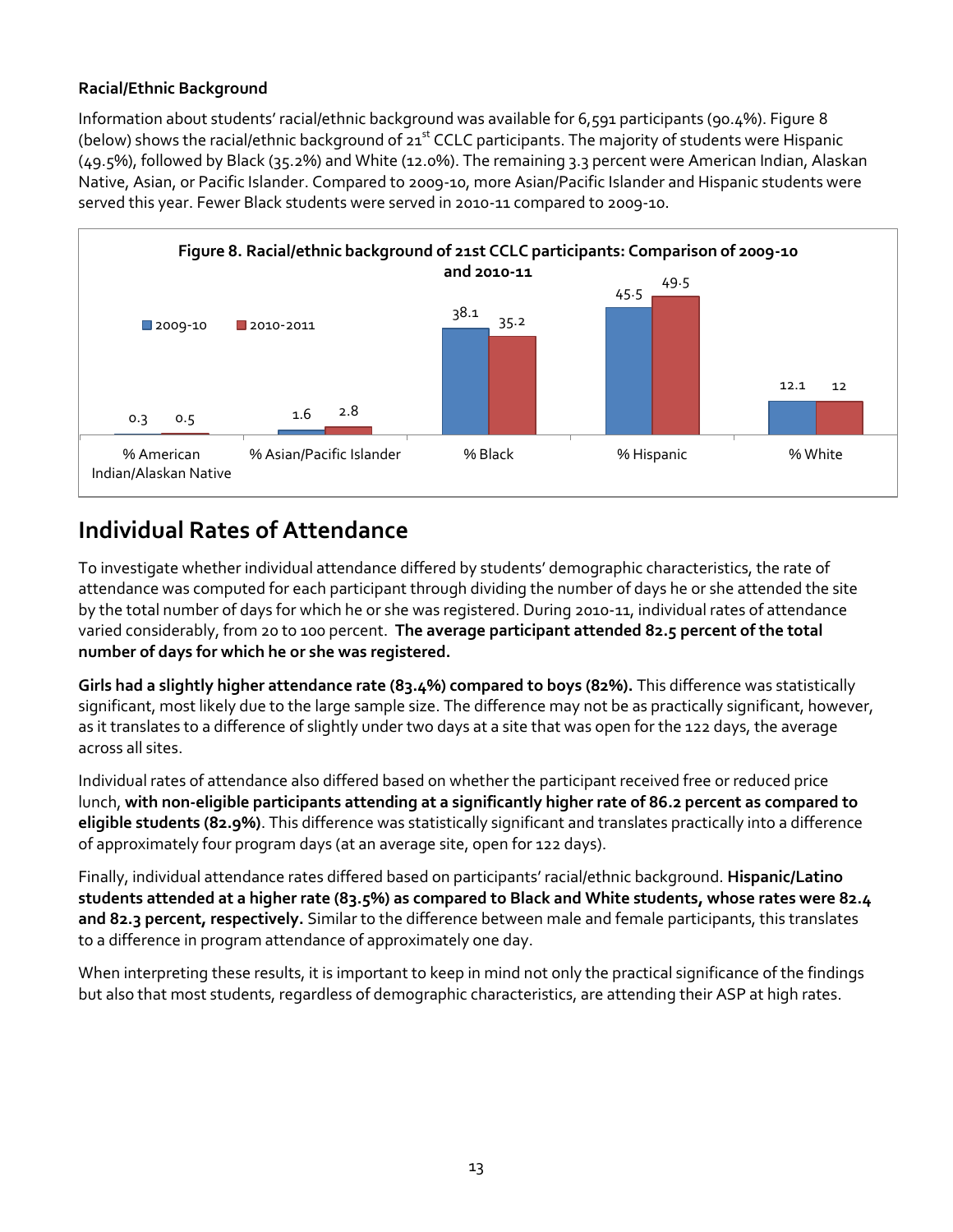## **Section Three:**

## **Description of Programming for Student Participants**

A primary purpose of the End of Year Reports (EYRs) required by CSDE was to collect rich information about how 21<sup>st</sup> CCLC activities and services were implemented. These activities and services—which provide youth with opportunities for academics, enrichment, and recreation—are central to the mission of the  $21<sup>st</sup>$  Century program.

The first part of this section focuses on two areas that, in last year's evaluation, were identified as in need of additional investigation: how sites connect with participants from a variety of cultural backgrounds and how sites involve and engage youth participants in the design and implementation of their programming. The second part includes information about site's academic, enrichment, and recreation programming.

#### **Connecting with Participants from a Variety of Cultural Backgrounds**

The EYR included a series of statements about ways in which sites can engage with participants from a variety of backgrounds. Site coordinators evaluated the degree to which the statements characterized programming at their site, on a 5 point scale. Figures 9 through 11 summarize site coordinators' responses to each statement in 2009- 10 and 2010-11.

The 2010-11 EYR also included a new statement, in regards to whether staff spoke with families and children in their own language. About a quarter of site coordinators (24) were neutral on this statement, whereas a majority (60) stated that this was common at their site.

**Overall, the results suggest that some sites have made efforts to improve their ability to connect with participants from a variety of backgrounds.** Site coordinators in 2010-11 were more likely to report that the strategies were "a lot like this site." This pattern of results may indicate that professional development and quality advising efforts targeting cultural connectedness are having an effect.





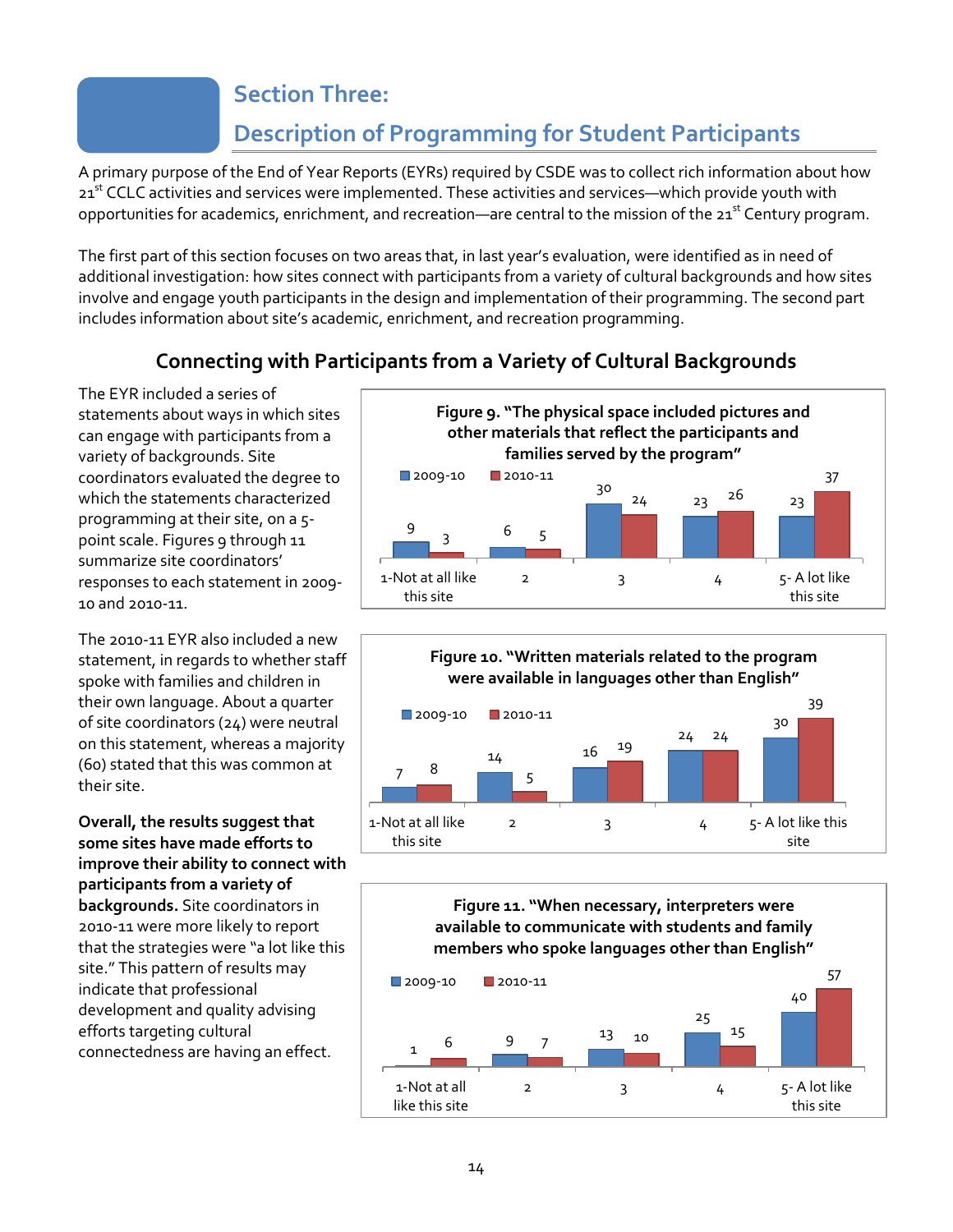### **Involving Youth in Program Planning and Implementation**

Results from the 2009-10 evaluation indicated that sites provided forms of youth involvement that were primarily adult-driven rather than youth-driven. The 2010-11 EYR included five additional questions about various forms of youth involvement, in order to assist professional development and quality advising processes more effectively. Figures 12 through 14 (below) show site coordinators' responses to these questions. Because youth involvement strategies are likely to differ based on the developmental needs of the youth who attend the program, results are presented based on the primary grades served at the site. This enables analysis of whether programs serving younger or older participants are using different strategies to involve participants.

At most sites (n=80), regardless of the primary age group of youth served, participants were able to spend more time in 2010-11 on projects they were particularly interested in, on at least a weekly basis. A majority, though somewhat fewer sites (63), consistently offered youth opportunities to assume specific jobs and responsibilities during activities.

A majority of sites also offered participants the chance to choose the activities in which they participated on at least a weekly basis (Figure 12, right); however, substantial numbers of sites offered this opportunity much less often (monthly or a few times a year). It is notable that sites serving grades 6 and above were approximately equally divided between sites where youth could choose their activities weekly and sites where youth chose activities only a few times a month or year. Given the importance that older youth may place on choice within after school programs, this is an area of potential consideration for sites serving participants in middle and high school.

The two most youth-driven strategies covered in this year's EYR were youth initiation of projects based on their own interests and youth involvement in the planning/implementation of activities. As Figures 13 and 14 indicate, sites serving older youth (grades 6 and above) were more likely to incorporate these opportunities into their programming on at least a weekly basis. A clear majority of sites serving older youth (16 of 26) offered these opportunities at least weekly.

These findings are consistent with expectations that sites would vary in their youth involvement strategies based on the age range of youth participants they served. However, it is important to note that although many programs serving older participants offer frequent opportunities for significant youth







involvement, a substantial number of programs do not do so on a regular basis. This may be an important consideration for sites targeting older youth in considering the factors that attract these youth to attend programs and encourage them to attend consistently.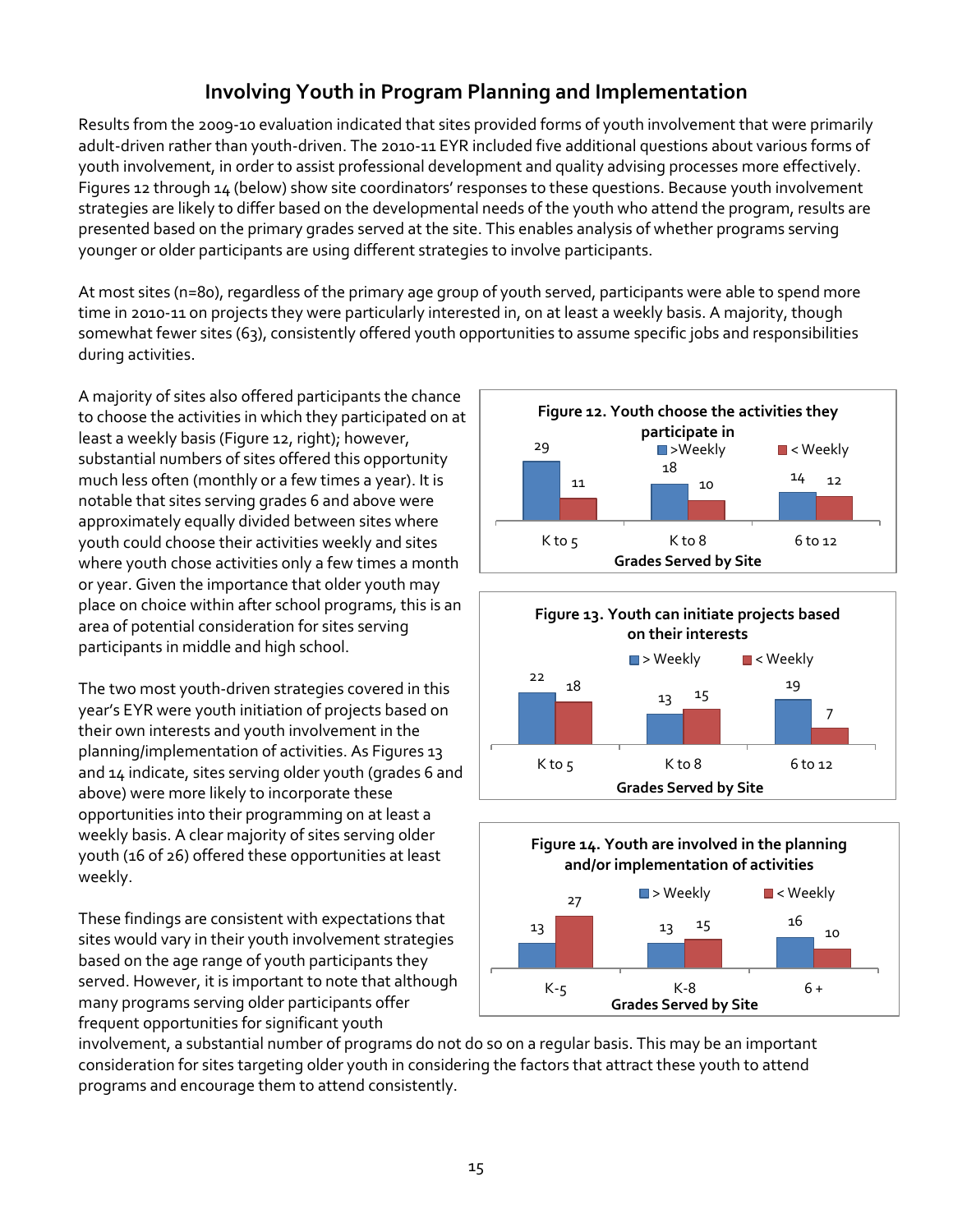## **Staff Oversight of Academics**

Table 2 (right) summarizes site coordinators' responses regarding the staff members who planned and supervised academic activities. The largest number of sites reported having an education specialist. This was followed in frequency by master teacher or education consultant. Seven site coordinators said that they were responsible for academic programming at their site. Other titles written in as "other" included academic coordinator, math/literacy coach, or education coordinator.

At 52 of the 55 sites, the person in charge of academic programming was a certified teacher or had other teaching credentials (such as being certified in a state other than Connecticut). Credentials at the other three sites were a Masters degree in education, having attended several workshops on providing academic programming, and holding a School Administration/Supervision Certification.

Table 3 (right) shows the duties of personnel responsible for education programming. At most sites, the person's responsibilities included planning the curricula to be used and evaluating student data, either to determine curriculum needs or decide how well it was working.

## **General Academic Programming**

#### **Table 2. Personnel responsible for educational programming**

|                                         | $#$ of sites |  |
|-----------------------------------------|--------------|--|
| <b>Personnel</b>                        | (% of sites) |  |
| <b>Education Specialist</b>             | 31 (32.6%)   |  |
| <b>Master Teacher</b>                   | 26 (27.4%)   |  |
| <b>Education Consultant</b>             | 19 (20%)     |  |
| *Site Coordinator                       | 7(7%)        |  |
| *Academic Coordinator                   | 3(3%)        |  |
| *Math/Literacy Coach                    | 3(3%)        |  |
| *Education Coordinator                  | 3(3%)        |  |
| Note. *Written in the "other" category. |              |  |

#### **Table 3. Duties of personnel responsible for educational programming**

|                                         | # of sites   |  |
|-----------------------------------------|--------------|--|
| <b>Responsibility of Personnel</b>      | (% of sites) |  |
| <b>Curriculum Planning</b>              | 43 (45.2%)   |  |
| Student data evaluation                 | 34 (35.8%)   |  |
| Coaching site staff                     | 31 (32.6%)   |  |
| Co-teaching with the site staff         | 21 (22.1%)   |  |
| Evaluation of site staff                | 17 (17.9%)   |  |
| *Directing Activities or Instructing    | $5(5.2\%)$   |  |
| Note. *Written in the "other" category. |              |  |

Information about the amount of time sites devoted to different aspects of programming was obtained through the activity-based information that sites were required to enter into the *AfterSchool21* system. In this system, sites must enter each activity and designate whether the **primary** focus of the activity is academic, enrichment, or recreation. It must be acknowledged that some activities may have more than one focus<sup>2</sup>.

Based on data from the *AfterSchool21* database, **sites designated an average of about 49 percent of their programming as having an academic focus (range: 0%-100%); this percentage is the same as what site coordinators self-reported last year.** The following sections describe academic programming in further detail, including curriculums that were used for academic programming. In addition, sites had the option of describing highlights from their academic programming; examples of these responses are provided throughout this section.

#### **Sites' Use of Academic Curricula**

Sites may choose to use pre-packaged or developed programs/curricula to deliver parts of their academic programming in reading/literacy, math, or science. Last year's (2009-10) evaluation included a recommendation to focus more attention on the types of curricula sites used and the extent to which they were used. That is, did sites use manualized curriculums, sequenced activities, or activities and games that adjust their level of difficulty (i.e., computer programs) to target children's specific needs?

 $\overline{a}$ <sup>2</sup> Data from two sites were eliminated because some of the sites' activities were listed under multiple foci, and there was not enough information to determine the primary focus of these activities. Therefore, activity data were available for 93 sites.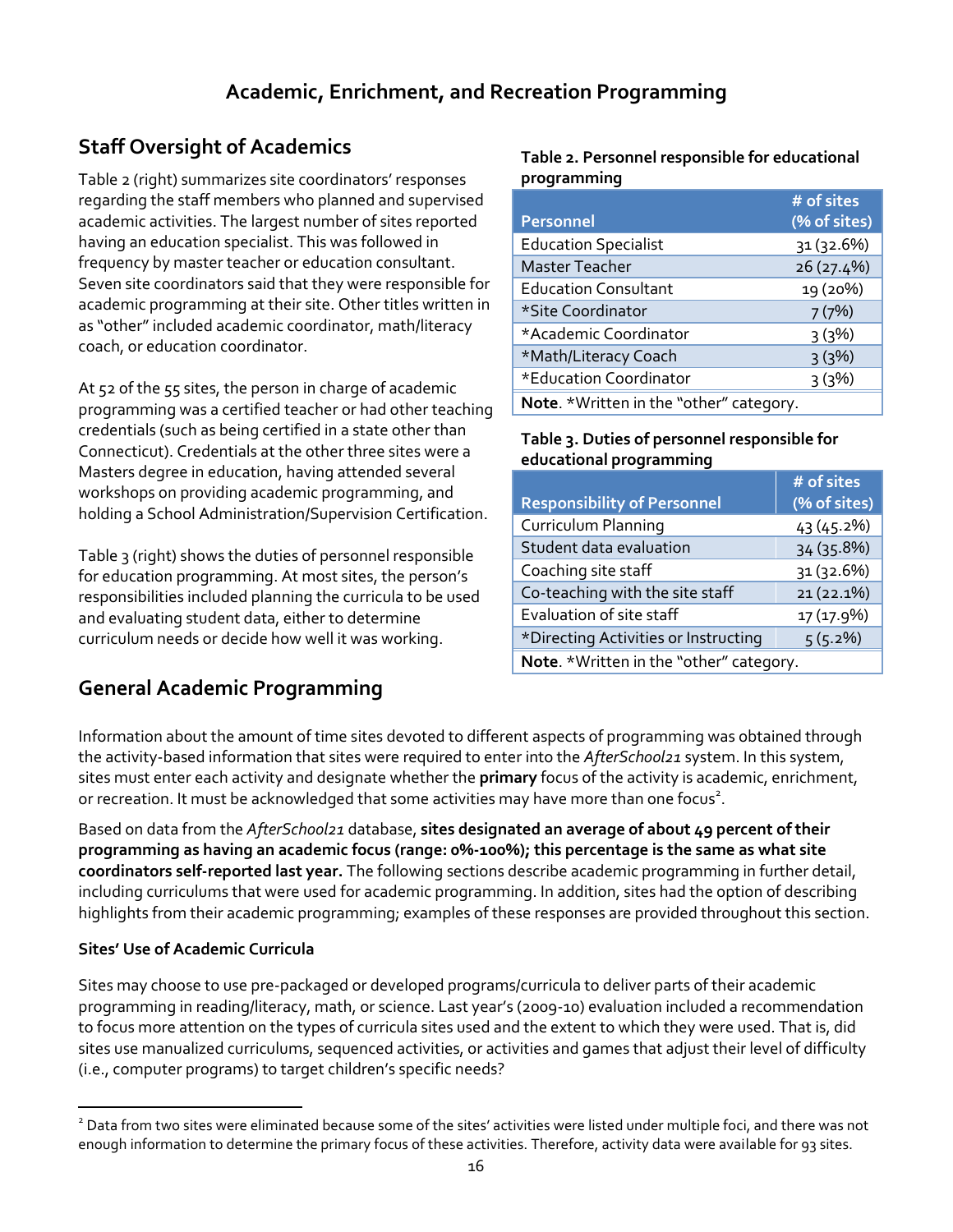#### **Reading and Literacy Programming**

#### **Thirty-eight 21st CCLC sites (40%) identified a reading curriculum. The most common are shown**

**in Table 4.** Seventeen other reading curriculums were identified by one site each. In addition, 17 site coordinators reported that their district framework was used to inform their programming, and 5 sites identified Connecticut state standards. However, these options did not meet the original definition because there was no specific sequencing, manualization, or automatic adjustment to challenge students based on their individual strengthens and weaknesses.

#### **Math Programming**

#### **Thirty-three sites (35%) identified using a math curriculum. The most common are shown in**

**Table 5**. Twelve other math curriculums were used by one site each. As with reading curriculums, many sites identified their district framework (21 sites) or the CT state standards (8 sites). In addition, 4 sites identified the Search Institute's 40 Developmental Assets as their math curriculum. However, these were interpreted to be guidelines rather than a standard curriculum.

#### **Science Programming**

**Eighteen sites (19%) used a science curriculum. The most common are shown in Table 6.** The remaining four curriculums were identified by one site each. The most popular responses that did not meet the original definition of curriculum were district standards (16 sites), Connecticut frameworks (6 sites), Nutrition Detectives (3 sites),

## 4H- University of Connecticut (2 sites), 40 Developmental Assets (2 sites), and the Connecticut science bowl (2 sites).

#### **Academic Support Programming**

A primary aim of the 21<sup>st</sup> CCLC programs is to provide academic opportunities that assist students attending lowperforming schools with meeting academic achievement standards in core academic subject areas. As part of this aim, 21<sup>st</sup> CCLCs are expected to provide tutorial services in the form of homework help and remedial assistance. Programs' approaches to providing these essential academic services are described below.

#### **Homework Help**

Research has demonstrated that students' homework completion plays a critical role in their academic success (Cooper, Robinson, & Patall, 2006). At most sites (n=86, 90.5%), homework help was required for all participants and was offered either four (43 sites) or five (38 sites) days per week. The average homework help session lasted 45 minutes (range: 20 minutes to 3 hours).

#### **Table 4. Most commonly mentioned reading curricula**

|                        | - |                |
|------------------------|---|----------------|
| <b>Name</b>            |   | #of sites      |
| Kids-Lit               |   | 11             |
| Avenues                |   | 4              |
| <b>Readers Theater</b> |   | 4              |
| Read 180               |   | 3              |
| Study Island           |   | ς              |
| Lexia                  |   | 3              |
| IXL.com                |   | $\overline{2}$ |
| My Access!             |   | $\overline{2}$ |

#### **Table 5. Most commonly mentioned math curricula**

| <b>Name</b>                | #of sites      |
|----------------------------|----------------|
| Kidz-Math                  | 9              |
| <b>Fastt Math</b>          | 6              |
| Mathletics                 | 5              |
| Study Island               |                |
| IXL.com                    | ર              |
| <b>Fantasy Sports Math</b> | $\overline{2}$ |
| Dimension M/Tabula Digita  | $\mathcal{P}$  |

#### **Table 6. Most commonly mentioned science curricula**

| <b>Name</b>                    | #of sites |
|--------------------------------|-----------|
| Science Explorer               | 1ດ        |
| <b>Little Scientists</b>       |           |
| <b>CT Invention Convention</b> |           |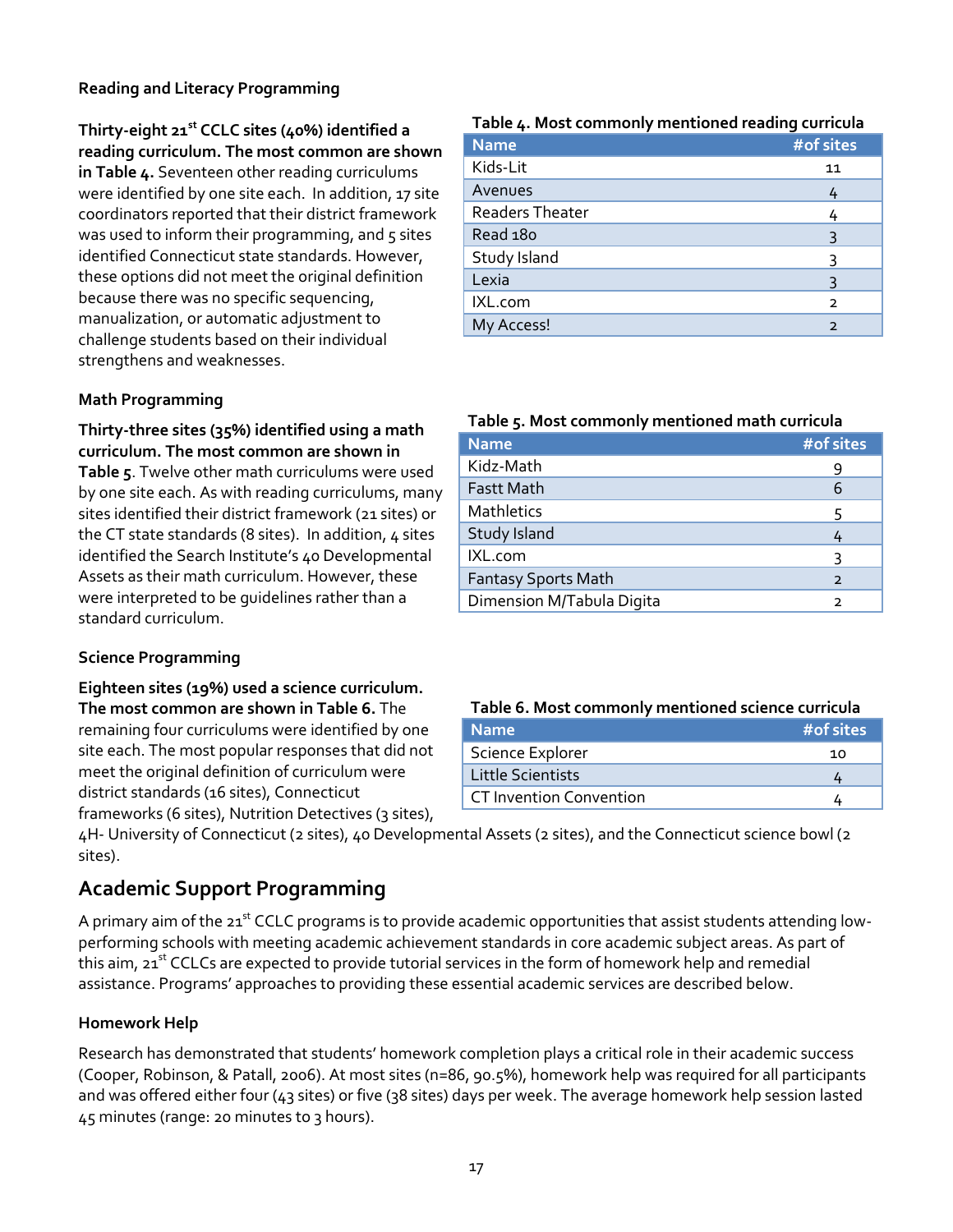| Table 7 (right) summarizes the<br>detailed information coordinators             | Table 7. Student, staff, and teacher participation and rooms used for<br>homework help |            |         |
|---------------------------------------------------------------------------------|----------------------------------------------------------------------------------------|------------|---------|
| provided about the homework                                                     | Component                                                                              | Range      | Average |
| help setting. At the average site,                                              | <b>Students Participating</b>                                                          | $12 - 165$ | 64      |
| the homework help room had                                                      | Rooms Used                                                                             | $1 - 10$   | 4.26    |
| about 18 students supervised by                                                 | <b>Students Per Room</b>                                                               | $5 - 60$   | 17.74   |
| one to two staff members. The                                                   | Staff                                                                                  | $1 - 12$   | 6.32    |
| most commonly used settings                                                     | Ratio of Students: Staff                                                               | $2 - 80$   | 11.11   |
| were classrooms (n=84), computer<br>labs ( $n=41$ ), and cafeterias ( $n=37$ ). | <b>Certified Teachers</b>                                                              | $0 - 10$   | 3       |
|                                                                                 | Ratio of Students: Teachers                                                            | $0 - 165$  | 27.89   |

#### **Remedial Assistance**

**Eighty-eight sites (93%) indicated that they offered remedial assistance;** this percentage is the same as reported for the 2009-10 year. On average, 30 percent of students received remedial assistance; however, this varied considerably across sites (range: 0 to 100%).

Site coordinators identified the methods used at their site to identify students in need of remedial assistance. Figure 15 (right) shows the percentage of sites using each strategy during 2009-10 and 2010-11. Strategies listed with an asterisk (\*) were only included as options for the 2010-2011 report. The use of most strategies remained consistent; teacher recommendations, low grades, and low test scores were the most common identification methods both years. Notably, there was a decrease in the use of behavior or discipline issues to identify students in need of remedial assistance, and an increase in the percentage of sites identifying students via poor homework completion rates.

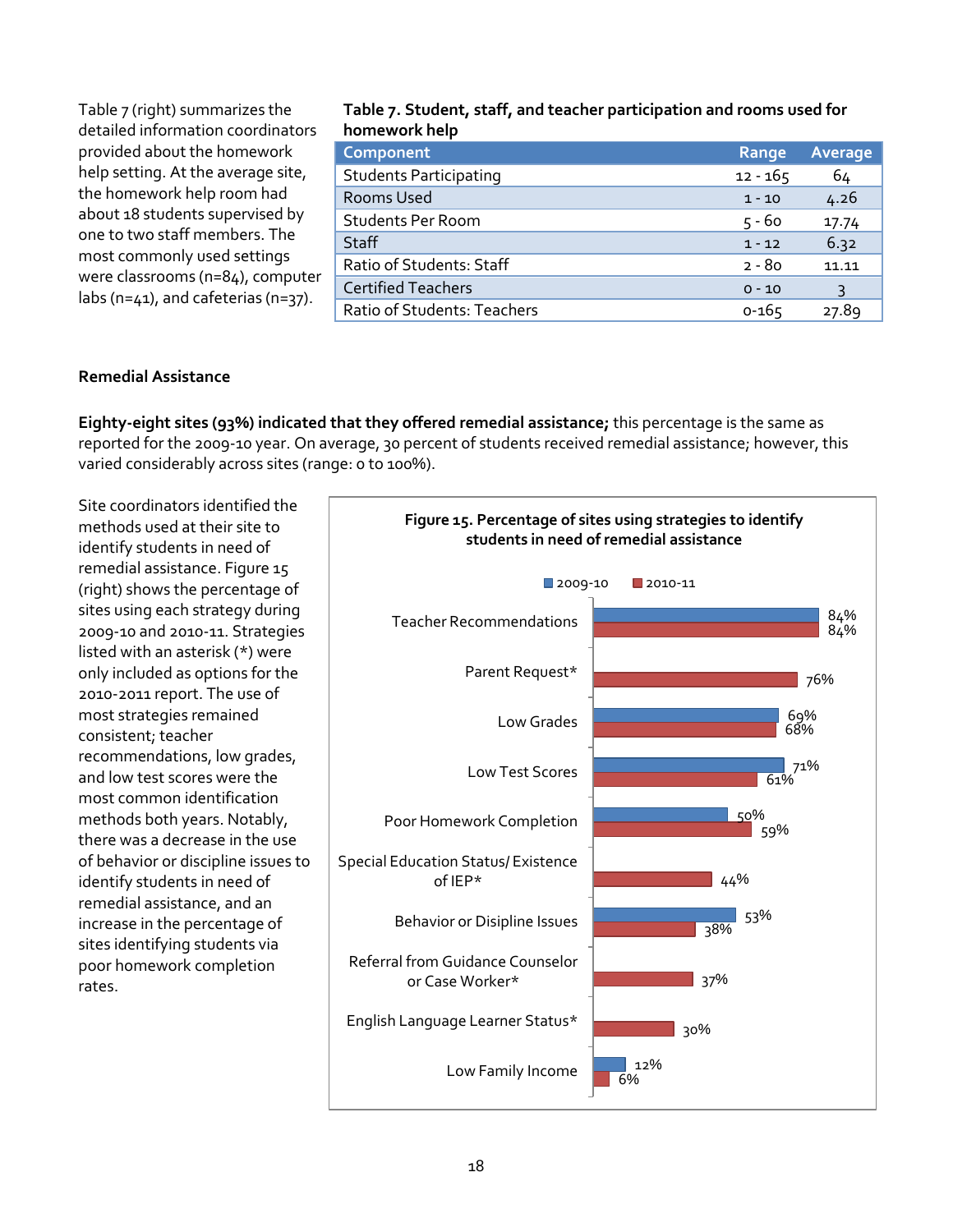Site coordinators also reported whether their site used any of nine strategies to address students' needs for remedial assistance. Table 8 (below) shows the percentage of sites using each strategy. Small group tutoring was more common than one-on-one instruction, and these services were more commonly provided by certified teachers or paid staff members than volunteers. Strategies mentioned in the "other" category included specific activities (n=5), peer tutoring (n=3), mentoring (n=2), communicating with other agencies such as DCF (n=1), and instruction in study strategies (n=1).

|                                                                                              | # of sites   |
|----------------------------------------------------------------------------------------------|--------------|
| <b>Strategy</b>                                                                              | (% of total) |
| Communicating with school staff (for example, teachers) regarding student needs and progress | 76 (80%)     |
| Small group tutoring with a certified teacher                                                | 69 (73%)     |
| Use of data (for example, grades or CMT scores) to identify student needs                    | 59 (62%)     |
| Small group tutoring with other paid staff                                                   | 56(59%)      |
| One-on-one tutoring with a certified teacher                                                 | 52(55%)      |
| One-on-one tutoring with other paid staff                                                    | 47 (50%)     |
| One-on-one tutoring with volunteers                                                          | 28 (30%)     |
| Small group tutoring with volunteers                                                         | 27 (28%)     |
| Referral to other services (for example, Supplemental Education Services)                    | 15(16%)      |
| None of these                                                                                | 4(4%)        |

#### **Table 8. Strategies used to address students' needs for remedial assistance**

#### **Enrichment and Recreation Programming**

#### **Enrichment**

In addition to academic programming, 21<sup>st</sup> CCLC grantees must provide a broad array of additional activities and services. Enrichment activities may include arts-related programming, entrepreneurial education, and character education, such as programming focused on participants' social and emotional development. These activities should be designed to reinforce and compliment the regular academic program of participating students. **According to the data from the** *AfterSchool21* **system, sites designated about 27 percent of their programming as enrichment (range: 0%-80%).** 

#### **Recreation**

**Data from the AfterSchool21 system showed that sites designated about 22 percent of their programming as recreation** (range:  $0\% - 82\%$ ). Of the 95 21st CCLC sites, only 14 (15%) reported using a specific recreation curriculum. A total of 17 curricula were mentioned. The most popular responses are displayed in Figure 16.

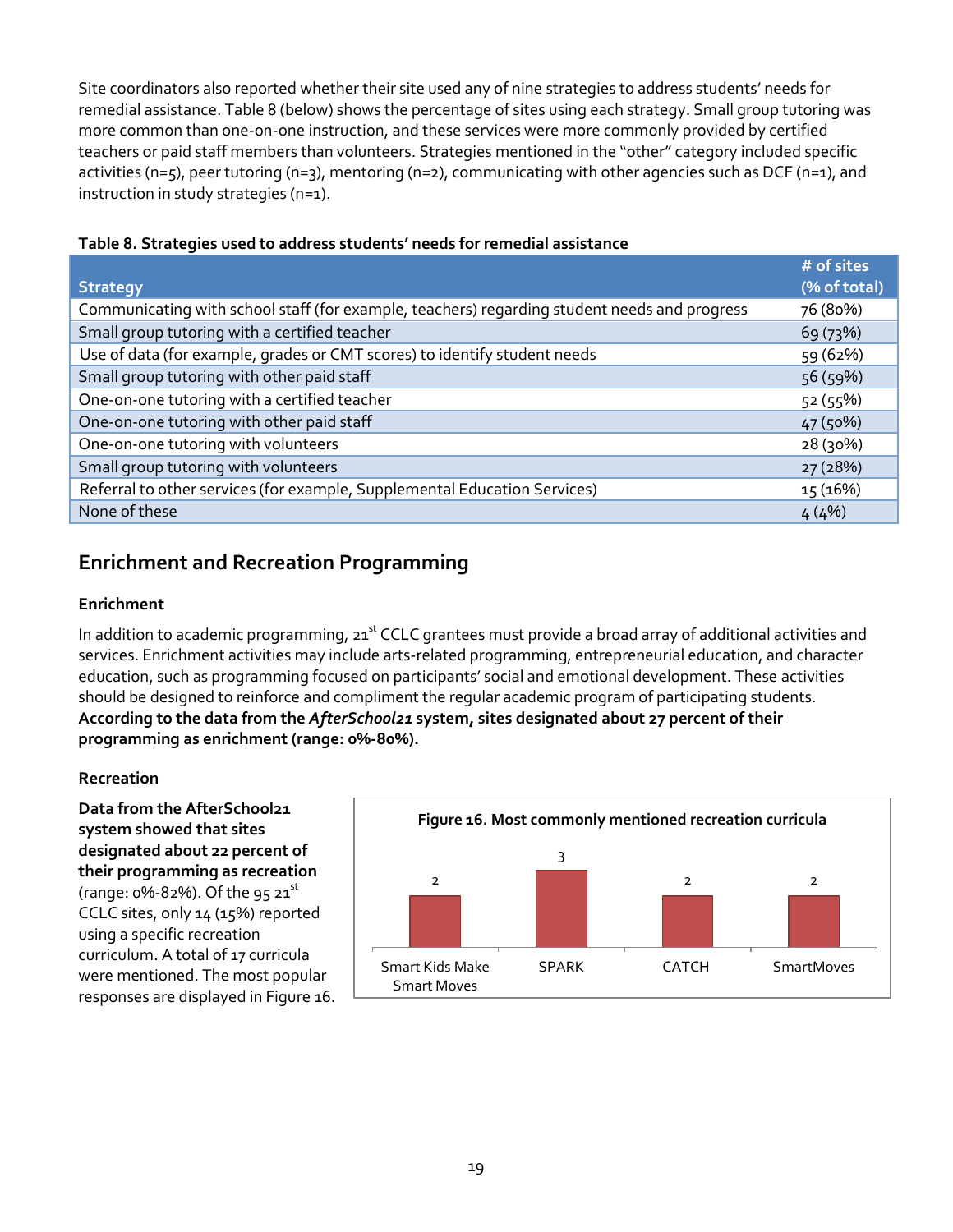### **Section Four:**

## **Parent and Family Programming**

In addition to providing student-focused activities, 21<sup>st</sup> CCLC sites are required to involve students' parents and families in their programs. The parent/family involvement component includes providing direct services to parents (e.g., family literacy activities, opportunities for parent educational development), as well as promoting parents' involvement in both their child's school and the after school program. The 21<sup>st</sup> CCLC legislation explicitly requires centers to provide families with "opportunities for literacy and related educational development" (Elementary and Secondary Education Act). The importance of parent and family involvement is reflected in the fact that Connecticut 21<sup>st</sup> CCLCs are required to allocate a portion of their budget for this purpose.

## **Parent and Family Coordinators**

Fifty-eight sites (61%) had a designated person responsible for parent and family involvement ("parent/family coordinator"), an increase over 52 sites during 2009-10. At most of these 58 sites (n= 32, 33.7%), the duties were assigned to a staff member who also had other regular responsibilities such as site coordinator ( $n=14$ ), building leader (n=6), teacher or lead teacher (n=8), parent educator (n=5), parent (n=6), other staff member (n=10), principal (n=1), and social worker (n=1).

#### **Communicating with Parents and Families**

Site coordinators indicated whether their site used any of six listed strategies used to reach parents in order to develop relationships, share information about the participating child, and provide information about programming. Figure 17 below shows the percentage of sites that used each of the strategies during 2010-11 and 2009-10. At most sites, staff relayed information through the participating child and spoke to parents in person; the percent of sites using these strategies was consistent across the two time periods. In 2010-2011, there was an increase in the number of sites that reported talking to parents over the phone. Less commonly used strategies included making information available online (e.g., through a website) or emailing information.



Under the "other" option for 2010-11, six site coordinators reported using a phone system such as ConnectEd or Parent Link, six displayed information at the site (e.g., at the sign out table or hanging posters), five mentioned advertisements on public television and/or in newspapers, and five presented information to parents at PTO meetings or other events. One site sent home an informational DVD.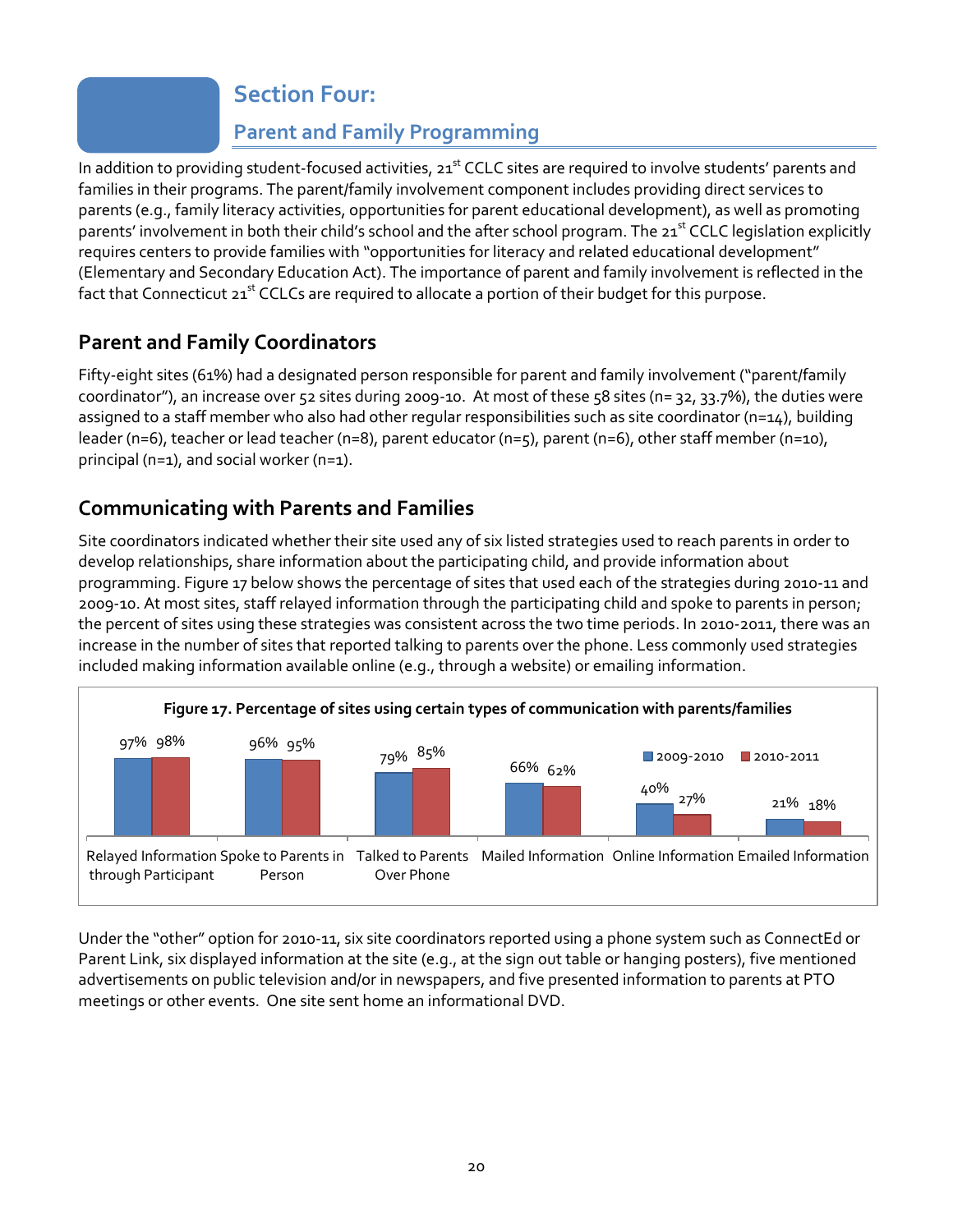Figure 18 (right) shows the percentage of sites in 2009-10 and 2010-11 that used each strategy for communicating with parents on at least a monthly basis. It appears that sites were moving toward individual meetings with parents rather than group meetings or events as a common method of communication. Percentages of sites using the other methods at least monthly were similar during 2009-10 and 2010-11.

This year's EYR also included several new questions regarding strategies for involving parents and families, based on last year's responses and suggestions for evaluation (Figure 19). The most frequently used strategy was having a liaison between parents and the school. Asking parents for feedback and involving them in decision making occurred less frequently.

#### **Events for Parents and Families**



Ask parents for feedback Involve parents in decision Act as a liaison for parents making

and school personnel

The 2009-10 report included a recommendation to strengthen parent/family involvement, and most sites expressed a desire to do so. Thus, it is important to examine whether any such changes occurred. Figure 20 (below) compares the percentages of sites in each of the past two years that reported holding each type of event at least once during the school year. As shown, the percentages of sites offering most activities increased, most notably in community service, parent workshops, and parent advisory councils.

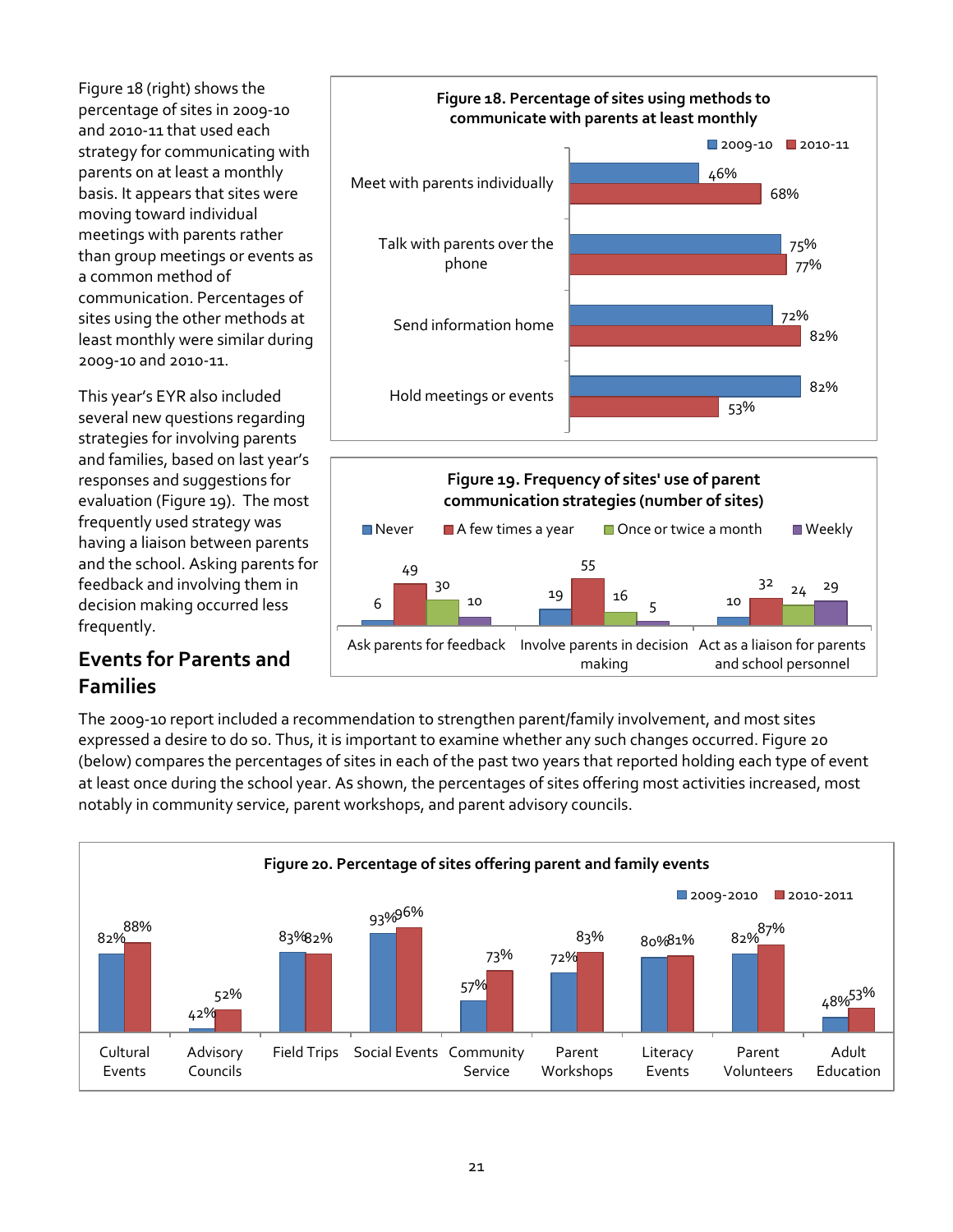## **Parent and Family Funding from the 21st CCLC Grant**

Each site is provided funding specifically for parent involvement, and in both the 2009-10 and 2010-11 EYRs, site coordinators described how these funds were used. **Grant-funded activities for parents and families fell into four broad categories** listed in Table 9 (right). The table summarizes the number of sites reporting each type of funded activity during the past two years. **Five coordinators reported either not using or not being aware of the funding.** 

#### **On-site events for families**

A majority of sites used grant funds to provide activities and events for families at the site. Often, these funds were used to purchase materials and supplies specifically for these events, such as food, raffle prizes, and books for literacy nights.

#### **Off-site events for families**

Twenty sites used funds for off-site activities, such as field trips or events held at local venues such as parks. Sites were able to pay parents as chaperones on field trips or provide tickets to events and locations, such as museums, for parents and children to attend or visit.

#### **Parent-only events**

Thirty-six sites provided events for parents only. Funds were used to pay speakers and presenters and provide food, transportation, childcare, and materials such as notebooks and handouts. Some parent-only events focused on parents' roles in their children's lives, whereas other sites hosted events that focused on the development and needs of the parents themselves.

#### **Materials and supplies**

At 18 sites (18.9%), these funds were used for general materials and supplies (rather than for supplies for specific events). This included **supplies for communications to parents** (such as for the production of a parent newsletter or informational DVD), or books for general distribution.

**Table 9. Sites' use of parent and family funds from the 21st CCLC grant: Comparison of 2009-10 and 2010-11**

|                              | 2010-2011<br># of sites<br>(% of total) | 2009-2010<br># of sites<br>(% of total) |
|------------------------------|-----------------------------------------|-----------------------------------------|
| On-site events for families  | 66 (69.5%)                              | 58 (64%)                                |
| Parent-only events           | 36 (37.9%)                              | 34 (37%)                                |
| Off-site events for families | 20 (21.1%)                              | 25(27%)                                 |
| Materials and supplies       | 18 (18.9%)                              | 10 (11%)                                |

"We ran monthly parent/family fun activity nights where parents and children engaged in various team-building activities. Guest speakers ran workshops and food was provided at each event."

"Parents accompanied students to Invention Convention; we provided transportation to and from UConn."

"We offered educational and cultural field trips; this year we went to Boston and learned about Colonial times."

"We brought in bankers from Wells Fargo to teach financial literacy skills to our families. The bankers were bilingual and able to teach and translate the class into Spanish. Over 50 percent of our parents attended!"

"Money allocated was used to buy books and subscription magazines such as Time, Time for Kids, and Family Circle. The magazines are used each day with students in the program, they took them home, and magazines were offered to parents at pick up time."

"Our site put together a family cookbook."

"Parents were given a DVD of the program and showcase to take home with them."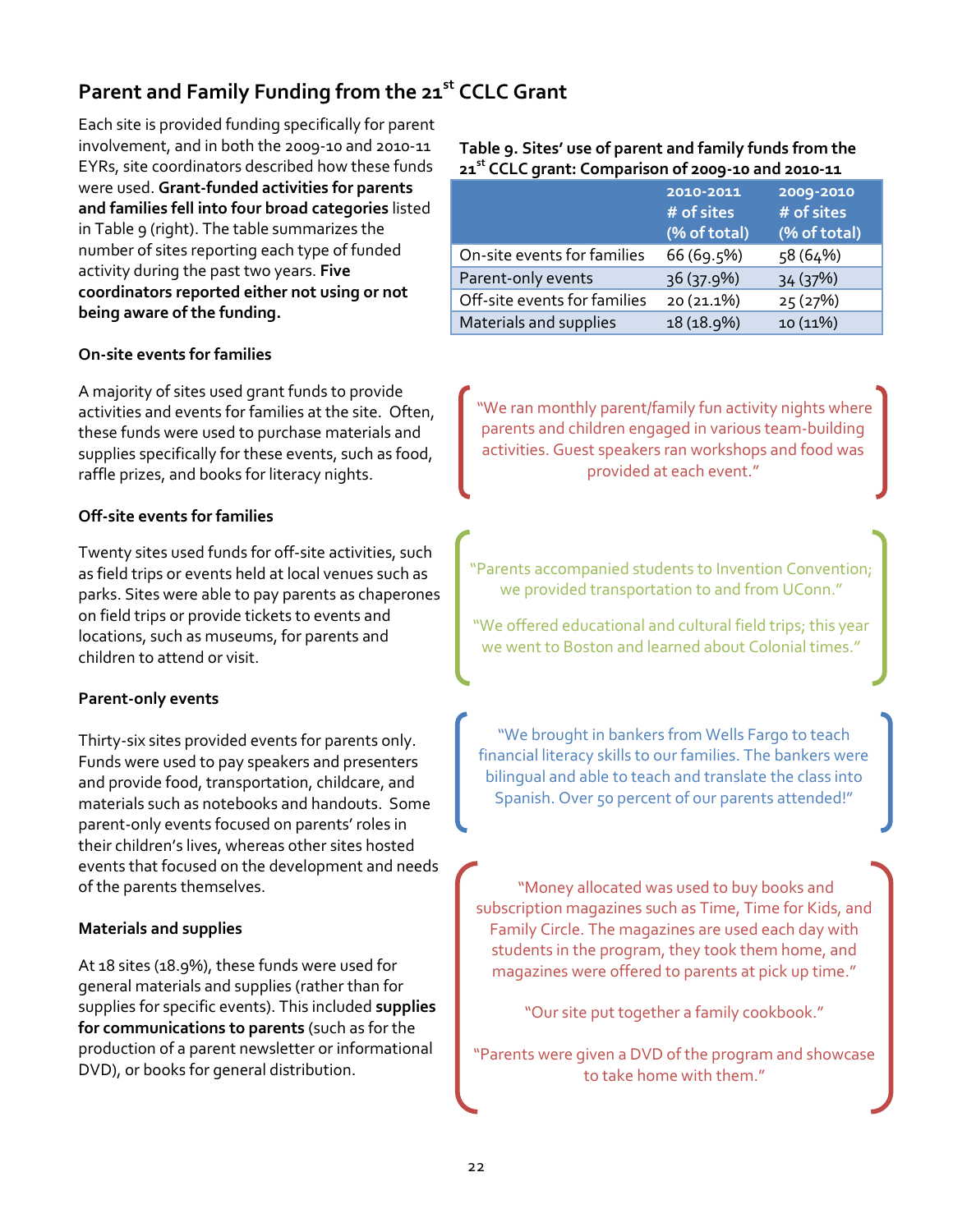## **Section Five:**

## **Relationships with Partner Schools**

A primary goal of  $21<sup>st</sup>$  CCLC program is to provide students in under-resourced schools with academic programming that is aligned with learning objectives in core academic subjects and enrichment opportunities that complement school day learning (U.S. Department of Education, 2003). Communication between after school staff and participants' schools is important to ensure high quality after school programming. Thus, grantees are required to submit their grant with at least one partner school, although some have more.

This year's EYR included a question about the number of partner schools the site had. Only eighty sites reported having a partner school. This may reflect confusion about the meaning of the question (e.g., for some sites

located at a school, the site coordinator may not have realized that the site school should be included as a partner school). The analyses reported below are based only on information collected from sites that reported having a partner school. Out of these 80 sites, the number of partner schools ranged from one to seven. Most sites (62) reported having one partner school.

## **Liaison to the School**

**Most sites (n=73, 91.2%) had a designated person in charge of communication with the partner school.** Most commonly, this was the site coordinator (n=34, 46.5%). Others included building leader (n=8), grant coordinator (n=12), head teacher (n=10), or program administrator (n=4). Common duties of the liaison included communicating with school staff via email or phone and attending school staff meetings or Individual Education Plan meetings.

## **Communication with the Partner School**

The EYR also included questions about how often someone at the site communicated with the partner school(s) concerning select topics (Figure 21, right). Most site coordinators reported that every topic was discussed with the partner school on at least a weekly basis. Homework and individual student needs appeared to be the most frequently discussed topics.

Site coordinators also specified the person from the partner school with whom they or someone from their site communicated most often (Figure 22). Most commonly, sites identified either the principal of their partner school or a teacher at that school as the regular point of contact.



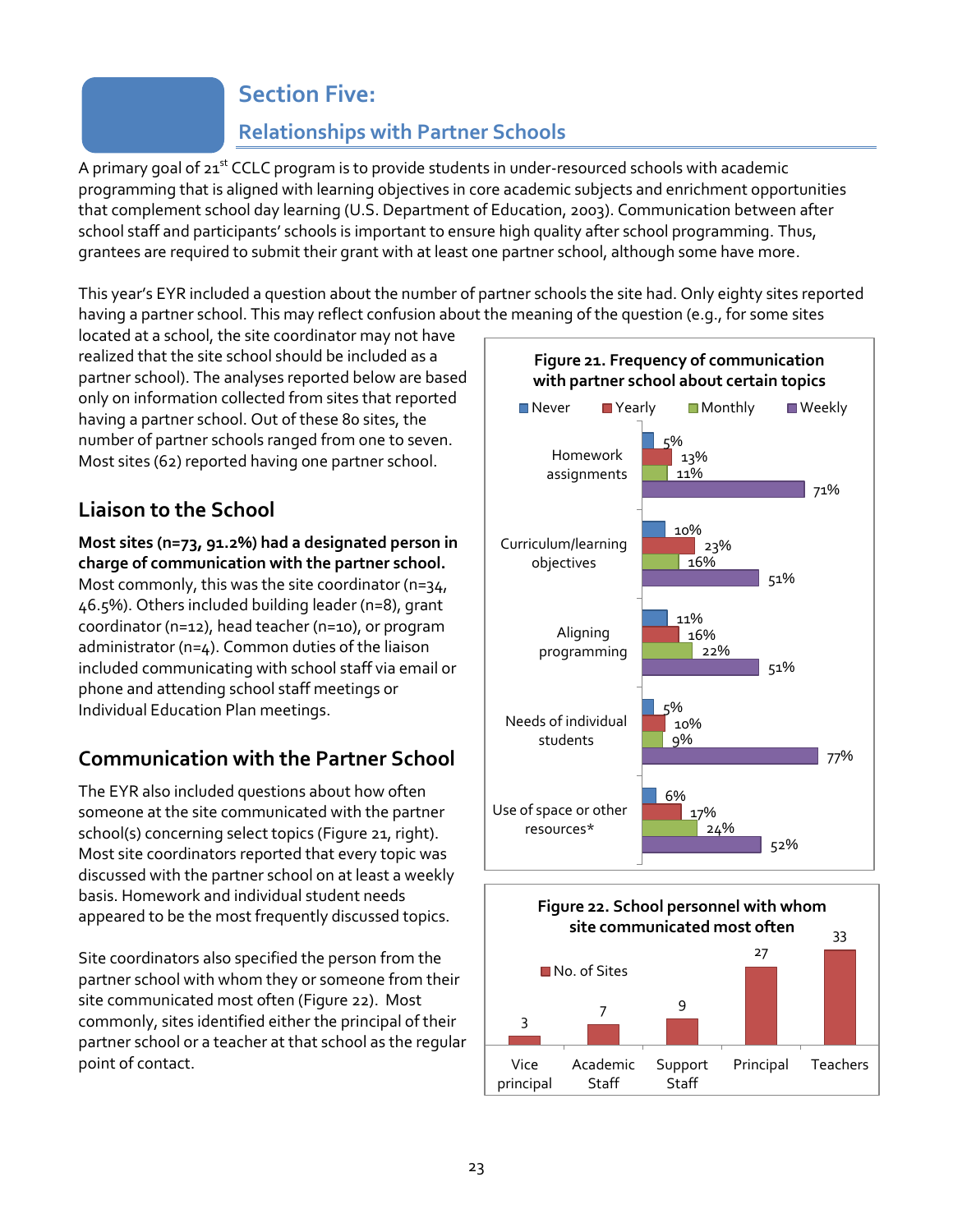### **Quality of Collaboration with the Partner School**

All 95 site coordinators rated the quality of their site's relationship with their primary partner school (Figure 23). A majority (n=82, 86.3%) rated their collaboration as excellent or good. Only a small percentage of site coordinators seemed dissatisfied with the relationship.

### **Challenges to Maintaining Positive Relationships with the School**

Site coordinators also described challenges that their site faced in maintaining a positive relationship with their partner school(s). Overall, 36 coordinators (37.9%) provided a response to this question. Table 10 (right) summarizes these challenges.

# **Communication with School Day Staff**



#### **Teacher Concerns Regarding Classroom Use**

Some teachers expressed concerns about use of their classrooms for after school activities.

#### **Conflicting Schedules /Finding Space**

At some sites, space and scheduling issues were a challenge. Many schools have limited space for activities, and these already limited spaces need to be used for several afterschool groups. Other site coordinators reported that limited storage space kept the staff members from feeling like they were really a part of the partner school.

#### **Lack of Support from School Day Staff**

Some coordinators reported a lack of support for the program from school day staff. One site coordinator, quoted at right, expressed the difficulties in getting staff to understand the purpose and goals of the afterschool program.

"We constantly need to reaffirm that we were not a 'babysitter/daycare' that we offer academic support, social emotional growth, and motivate students to gain a hobby and stick to it. Teachers needed reminding that we are more than just a 'drop in center'."

Despite the challenges noted above, the majority of sites reported having relatively frequent contact with school personnel and rated the quality of these collaborations as either excellent or good. The challenges reported by some sites may provide a starting point for supporting all programs in achieving even stronger collaborations with their partner schools. Overall, the challenges mentioned by coordinators this year were consistent with those reported in 2009-10.



#### **Table 10. Challenges described by coordinators**

|                                          | $#$ of sites |
|------------------------------------------|--------------|
| Communication with school day staff      | 12           |
| Teacher concerns regarding classroom use |              |
| Conflicting schedules/ Finding space     |              |
| Lack of support from school day staff    |              |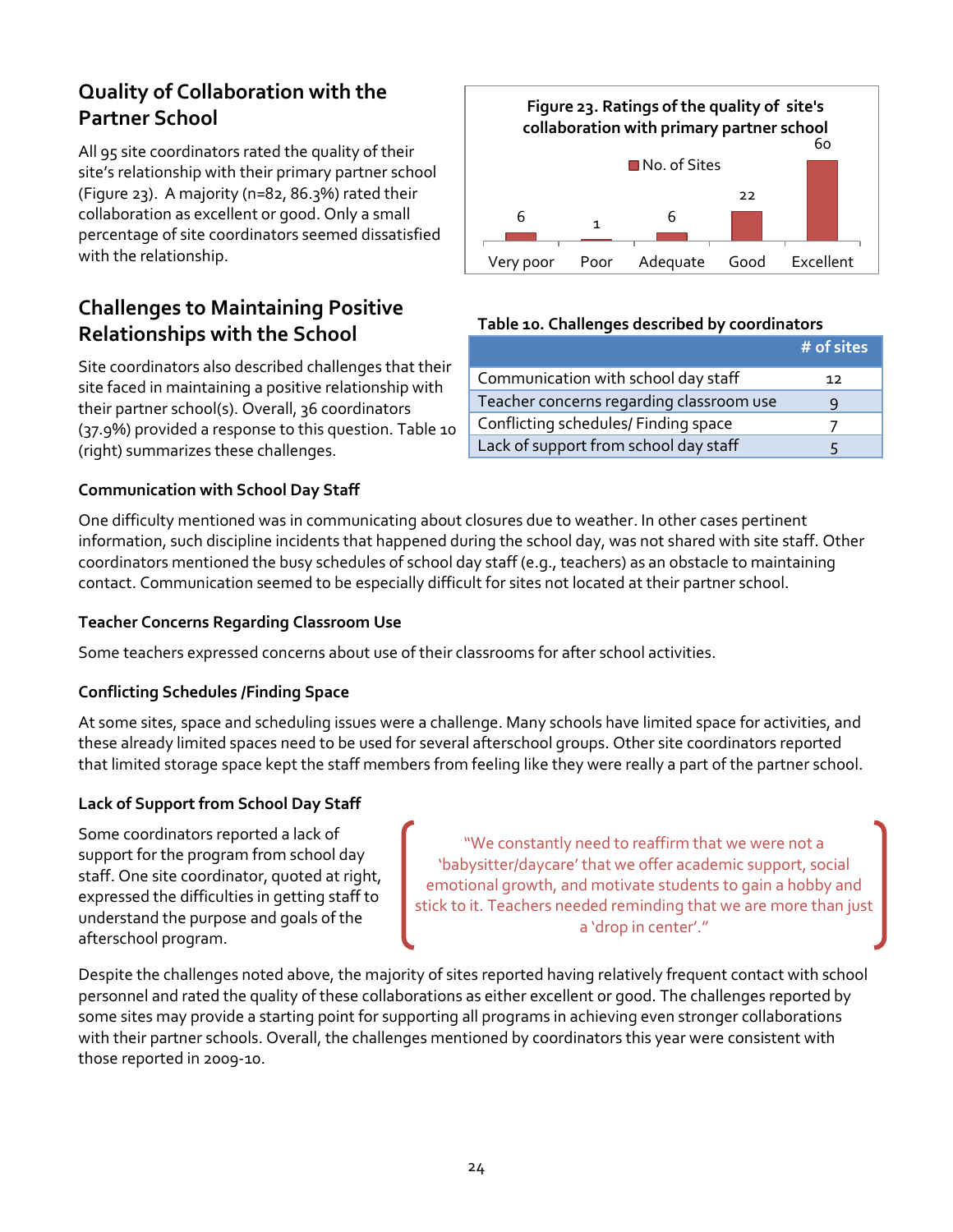# **Section Six: Community Partnerships**

In addition to creating partnerships with parents, families, and schools, relationships with community partners are also critical to the success of  $21^{st}$  CCLC sites. In this year's EYR, site coordinators were asked to describe the most meaningful community partnership that their site had during the 2010-11 academic year. Eighty-nine sites (93.6%) provided a response; one coordinator reported not being aware of any community partnerships.

The majority of coordinators described their site's most meaningful partnership as being with a community-based national organization (e.g., Boys and Girls Club, Big Brothers Big Sisters) or a state, regional, or local organization (e.g., Whitney Museum).

"The most meaningful partnership we had this year was with a music organization called KEYS (Kids Empowered by Your Support). Ten students were provided violin lessons and 15 students received guitar lessons. There were also creative movement/music appreciation classes. In December, a recital was held for parents to watch/hear their children perform pieces they learned during the year. Over 60 students participated in this recital."

The second most common type of partnership identified as most meaningful was with a school or university. Many sites reporting working with local high schools or universities; common arrangements included older students providing mentoring or activities for the after school program.

"The most meaningful and substantial partnership we have is with the High School VoAg Program. For the sixth graders, they are able to make connections with older youth and benefit from their help with academics. For the older youth, they are kept actively involved in their community and given leadership opportunities. A strength of this program lies in the curriculum, which aligns directly with grade 6 standards for science. Not only is this sharpening student science skills, but it is also exposing them to possible areas of career interest."

Less common were partnerships with a government agency (e.g., local police department) or a business located in the local community (e.g., Stop N Shop).

"We had a partnership with the local police department to provide education and information on cyber-bullying. This presentation provided an informal way of introducing parents to local detectives and allowed them a voice to have their questions and concerns addressed. "

Regardless of the type of organization, partnerships provided a wide variety of services and supports for sites. Many community partnerships provided students with additional academic help or enrichment activities, whereas others contributed to sites' social and emotional development or health and wellness programming.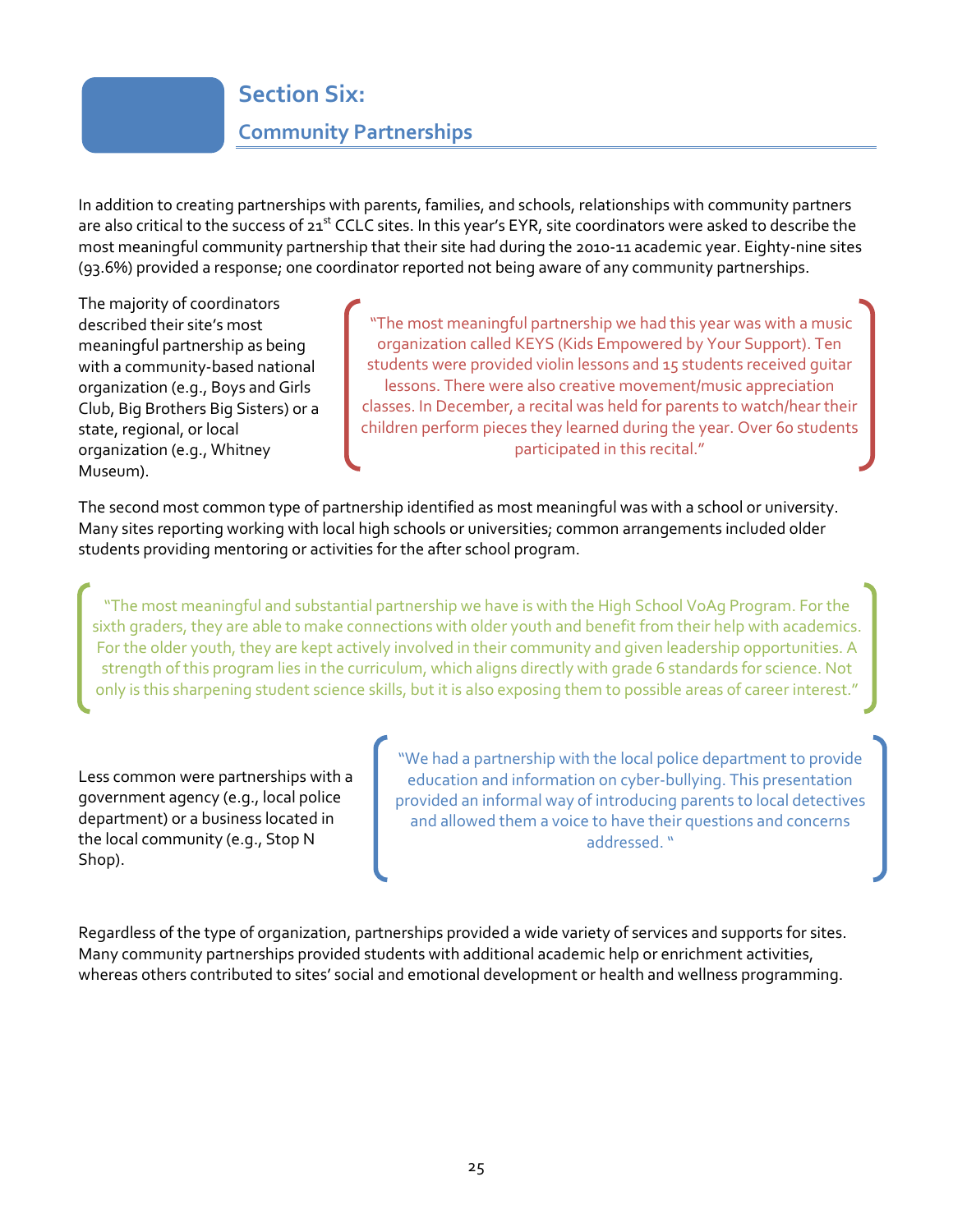## **Section Seven:**

## **Staffing & Professional Development**

The services provided by ASPs are driven by having welltrained, stable, and supported staff. The importance of having high quality staff is consistently emphasized throughout the after school literature. Interactions between program staff and participants are considered to be the primary mechanism through which young people benefit from after school programs (e.g., Eccles & Gootman, 2002; Huang *et al.*, 2008).

#### **General Staffing Characteristics**

- The average site had **18 (17.56) total staff members** (range: 2 -80)**.**
- The average site had **10 (10.33) staff members present on a typical day** (range: 2 to 38). This includes administrators, direct service staff, and volunteers or interns.
- At a typical site, **47 percent** of staff were **paid employees who were not certified teachers.**
- On average, **23 percent** of staff members were **certified teachers who were also school day staff**.
- On average, about **12 percent** of staff were **certified teachers who were not on staff at the school**.

#### **Ratio of Participants to Staff Members**

An important consideration with regard to quality programming is the ratio of staff to students. To examine this factor at each site, the number of staff present on a typical day was compared with the number of students present on a typical day (by multiplying the Average Daily Attendance by the site's target number). **The average site had a ratio of 7:1 (youth versus staff present), with a minimum of 2:1 and maximum of 15:1.** 

### **Staffing Stability**

Another significant consideration with regard to quality programming is the stability and consistency of staffing. Table 11 (right) summarizes staff tenure at the average site. As shown, the proportions of staff members heavily favored those who had worked at their sites longer. **At a substantial number of sites (n=37, 39%), at least half of staff had worked at the site for over two years**.

#### **Table 11. Staff tenure at the average site**

| <b>Staff length of employment</b> | % of staff |
|-----------------------------------|------------|
| Fewer than six months             | 11         |
| Six months to one year            | 30         |
| Between one and two years         | 25         |
| Over two years                    |            |

Based on coordinators' EYR responses, it appears that most Connecticut 21<sup>st</sup> CCLCs had very little staff turnover. **Seventy-nine (83%) indicated that less than 10 percent of their staff turned over during the year**. Just eight sites (8%) indicated that more than 20 percent of their staff turned over during 2010-11.

### **Staff Meetings**

Site coordinators were asked a variety of questions about occasions when staff members came together for meetings, trainings, and professional development events. **A majority of sites reported regular staff meetings: 80 sites (84%) met at least monthly (Figure 24).**

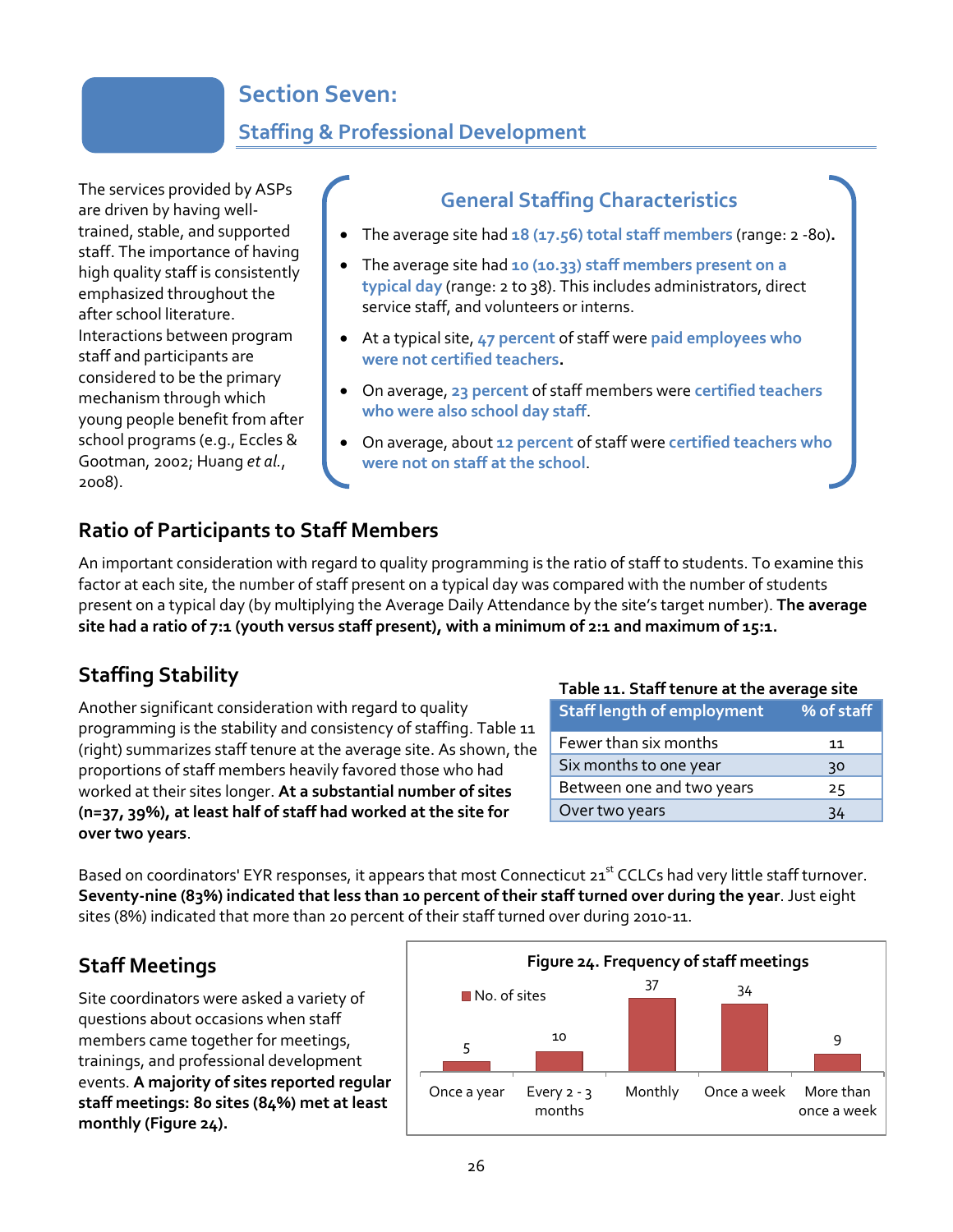Figure 25 (below) shows the percentage of sites reporting that certain stakeholder groups attended meetings. Frontline staff (91%) and program management (80%) attended most meetings. Other stakeholder groups such as parents and non-staff teachers were less likely to attend meetings.



Nearly all sites indicated that meetings consistently (often or at almost every meeting) addressed general programming considerations (93%) and planning for specific program activities (87%). **Additionally, many sites (n=78, 82%) consistently used staff meetings to discuss the needs of individual students.** Fewer sites incorporated training or professional development into their staff meetings, but some sites (n=41, 43%) said that the staff meetings sometimes included such training.

## **Staff Support**

This year's EYR contained an open-ended question about the types of individualized support provided to staff members. Due to the open-ended nature of the question, the length and detail of responses varied considerably from site to site. Seventy-four coordinators provided responses that could be analyzed. Table 12 (right) shows the most commonly mentioned types of support.

**The most commonly mentioned type of support was evaluations, including formal, informal and self varieties.** Formal evaluations included observations with feedback sessions. Informal evaluations included administrative staff doing

"walk throughs." Self evaluations generally involved asking staff

#### **Table 12. Strategies for providing individualized support for staff**

| <b>Strategy</b>          | # of sites |
|--------------------------|------------|
| Evaluations              | 36         |
| Formal (18)              |            |
| Informal (10)            |            |
| Self (8)                 |            |
| <b>Staff Meetings</b>    | 28         |
| Coaching or mentoring    | 19         |
| Professional development | 17         |
| Individual meetings      | 12         |

to evaluate what was working and what changes were needed to their own individual activities to assist in planning for the next cycle.

**The second most common type of support mentioned was group meetings.** Site coordinators described these meetings as opportunities to hear from staff about issues and to receive feedback on program operations. Professional development opportunities or special trainings were sometimes described broadly (e.g., "staff receive training on curriculum and group management") and others mentioned specific providers (e.g., University of Connecticut's National Research Center on the Gifted and Talented).

**Another set of responses focused on coaching or mentoring.** An example of this was when more experienced staff members provided mentoring- in both formal and informal ways- to newer staff members. **Finally, some site coordinators mentioned having one-on-one meetings with staff members to provide support or listen to staff needs.** One coordinator explained: "I would meet often with staff on one-to-one to evaluate and coach. At meetings, we would bring up ideas for improvement and would suggest alternatives".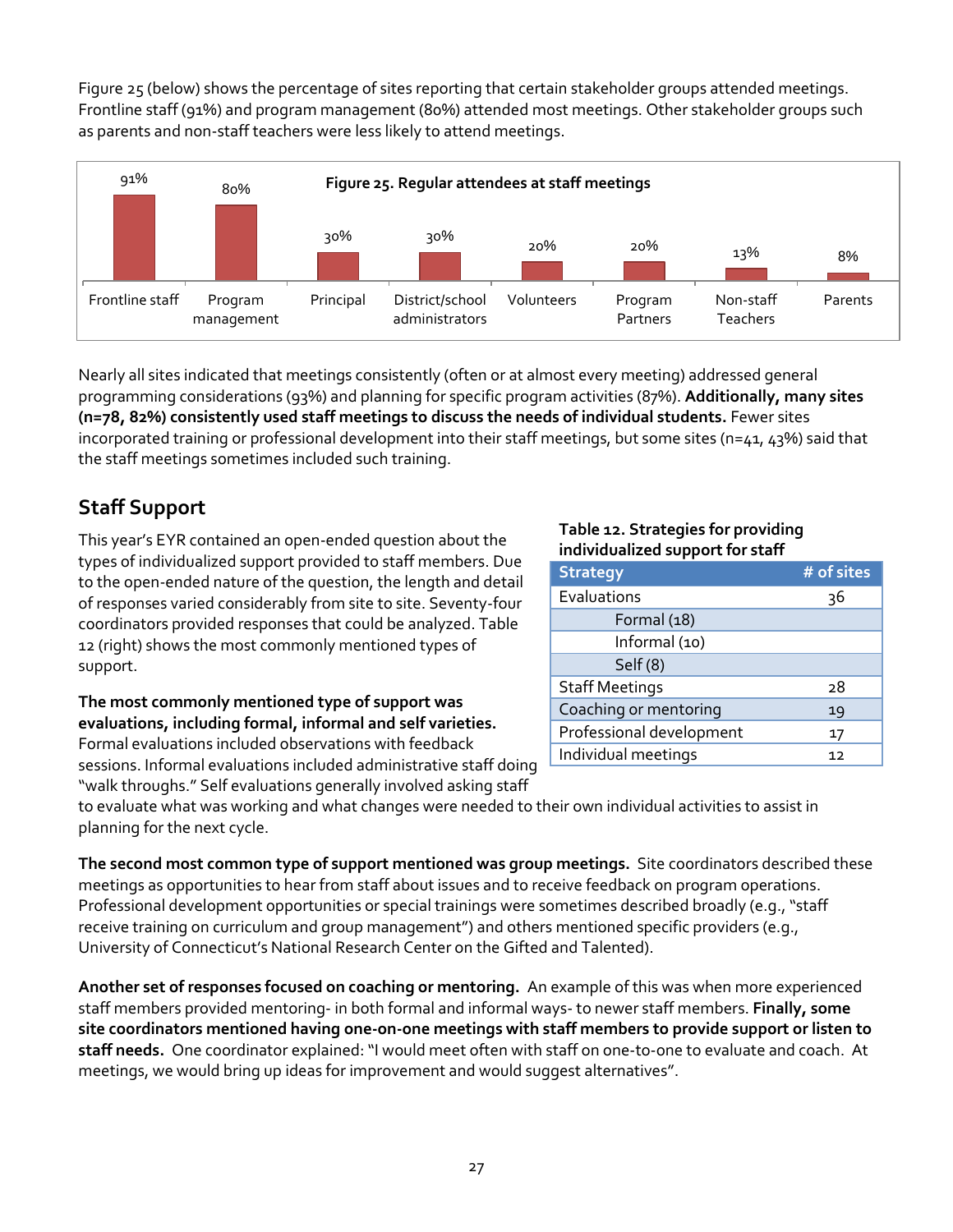### **Staff Training and Professional Development**

The content of site's training and professional development activities also were examined. Figure 26 (right) summarizes and contrasts the topics covered in 2009-10 and 2010-11. All 13 topics were covered by a large percentage of the programs (over 80%).

As shown in the figure, for nearly every area there was an increase the percentage of sites covering that professional development topic. The largest increase was for topics related to working with participants from a variety of cultural backgrounds. Given that network-wide professional development opportunities offered by the SDE during 2010-11 focused specifically on this topic, it is encouraging to see an increase in the number of sites specifically addressing it during their own professional development activities. Increases were also observed for several other focus areas such as academics and youth development-related programming.

During 2010-11, "developing connections with schools" was added as a potential topic to the EYR survey. Ninety-one percent of coordinators indicated that they provided training to staff on this topic.

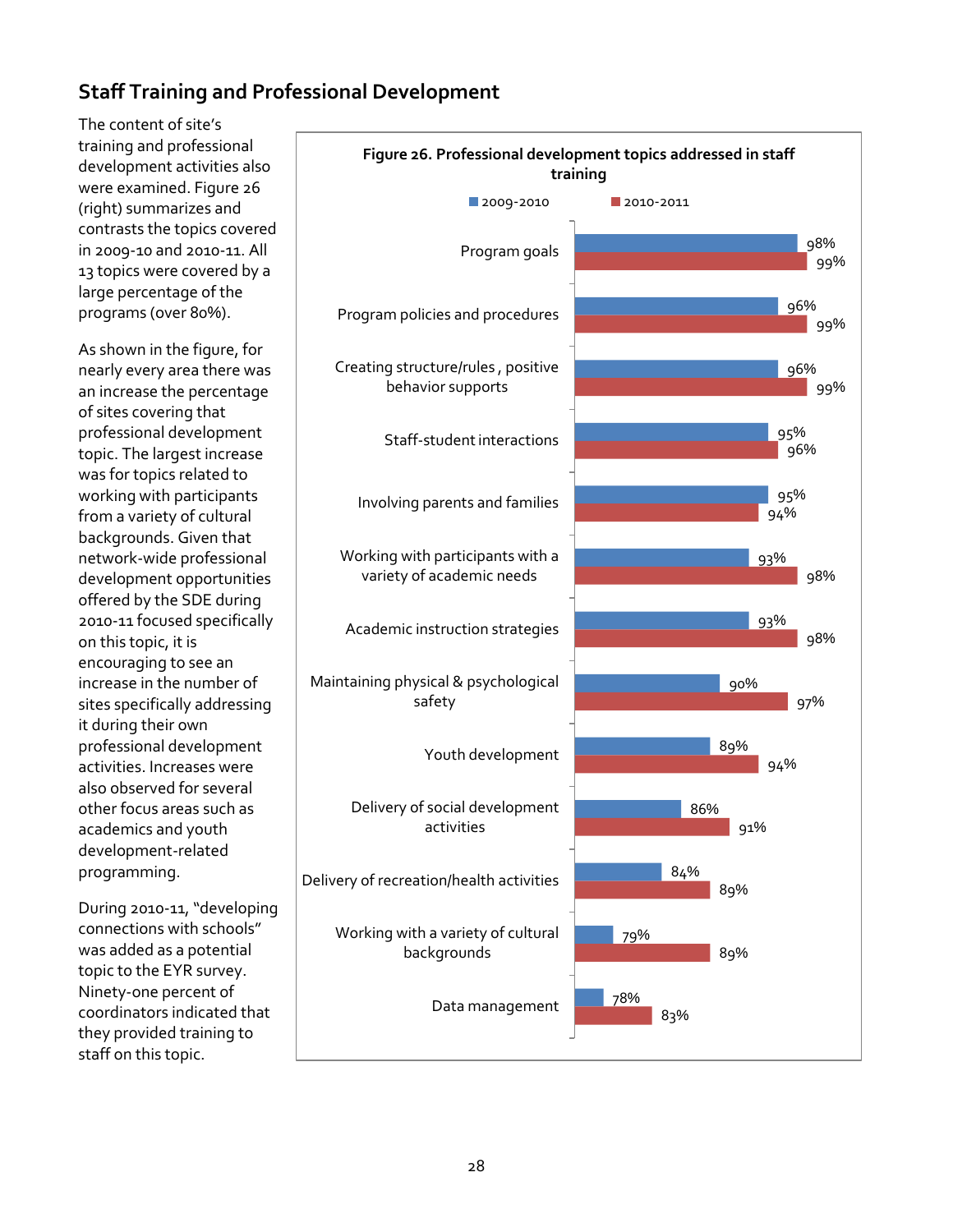## **Section Eight:**

## **Program Improvement and Evaluation Activities**

Applicants for Connecticut  $21^{st}$  CCLCs are required to develop a data-driven evaluation plan as part of their grant proposal. A strong evaluation plan includes identifying the program's specific goals and developing a data management process that enables assessment of progress toward those goals. In 2010-11 EYR, site coordinators provided information about their site's program improvement and evaluation activities, including what sources of information the site used to assess its performance and what aspects of programming the site planned to target in its program improvement efforts.

## **Sources of Information Used for Program Improvement**

Site coordinators reported how often their site used any of eight sources of information that could be used for planning, designing, and evaluating programming (Figure 27). Sites appeared to rely most heavily on staff feedback for program improvement purposes. All sites used this source of information. Sites were also likely to use feedback from their partner school's principal. The other sources were most commonly used a few times over the course of the year.



It is notable that, collectively, all types of information seemed to be used to some degree by most sites. For any particular source of information, less than 15 percent of sites reported never using that source. Quality advising and parent feedback were the most likely to never be used ( $n=$  13 and 12, respectively).

## **Specific Areas Targeted for Program Improvement**

This year's EYR included questions about program improvement that were different than those that have been asked in prior years. In the past, site coordinators were asked whether they were likely to focus their program improvement efforts on any of seven areas. This year, the questions were made open ended so site coordinators could be more specific about areas that were relevant for their particular site. They could list up to three priorities for improvement and also had the option to describe the strategies they planned to use to address the areas they listed. Table 13 (next page) lists all the topics that were described, the total number of site coordinators who mentioned them, and how often the area was listed as a first, second, or third priority.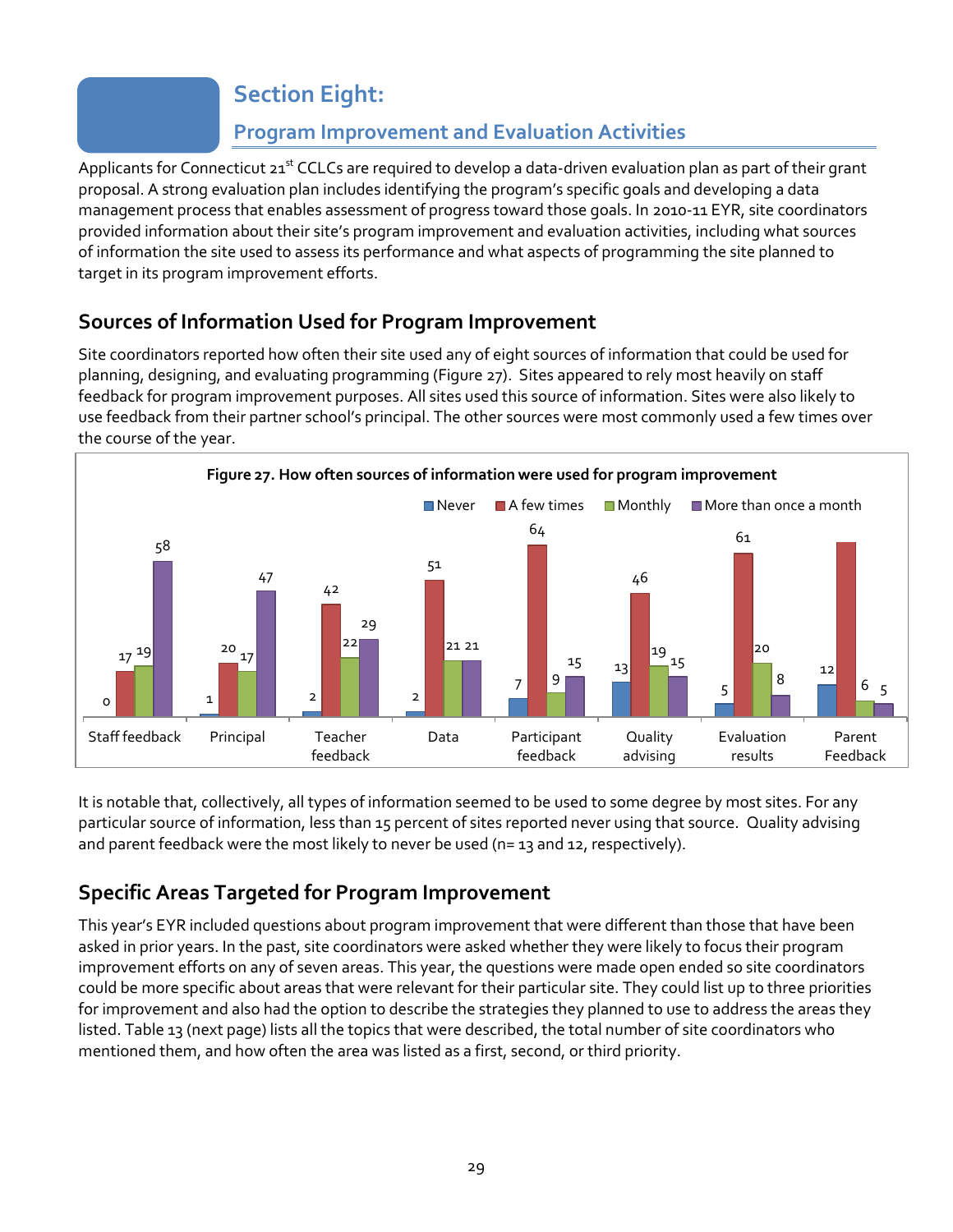| Similar to last year's results, by<br>far the most commonly<br>mentioned priority for<br>improvement was parent and<br>family programming. It was listed<br>by the largest number of<br>coordinators and also was the<br>most likely to be listed as a first<br>priority. Although many<br>coordinators did not provide<br>specific information about the<br>strategies they planned to use to<br>address these areas, those that did<br>mentioned wanting to expand<br>offerings for parents and families<br>or develop strategies to increase<br>attendance at events that were | Table 13. Site coordinators' reported first, second, and third priorities<br>for program improvement |       |              |                |              |
|-----------------------------------------------------------------------------------------------------------------------------------------------------------------------------------------------------------------------------------------------------------------------------------------------------------------------------------------------------------------------------------------------------------------------------------------------------------------------------------------------------------------------------------------------------------------------------------|------------------------------------------------------------------------------------------------------|-------|--------------|----------------|--------------|
|                                                                                                                                                                                                                                                                                                                                                                                                                                                                                                                                                                                   | <b>Area</b>                                                                                          | Total | <b>First</b> | <b>Second</b>  | <b>Third</b> |
|                                                                                                                                                                                                                                                                                                                                                                                                                                                                                                                                                                                   | Parent and Family Programming                                                                        | 57    | 29           | 18             | 10           |
|                                                                                                                                                                                                                                                                                                                                                                                                                                                                                                                                                                                   | Academic Programming                                                                                 | 52    | 16           | 16             | 20           |
|                                                                                                                                                                                                                                                                                                                                                                                                                                                                                                                                                                                   | Recruitment, Retention, & Attendance                                                                 | 33    | 17           | 10             | 5            |
|                                                                                                                                                                                                                                                                                                                                                                                                                                                                                                                                                                                   | Variety of Activities                                                                                | 22    | 5            | 7              | 10           |
|                                                                                                                                                                                                                                                                                                                                                                                                                                                                                                                                                                                   | Staffing (e.g., Recruitment, Retention)                                                              | 15    | ς            | 7              | 5            |
|                                                                                                                                                                                                                                                                                                                                                                                                                                                                                                                                                                                   | Relationships with Schools                                                                           | 14    | 3            | 7              | 4            |
|                                                                                                                                                                                                                                                                                                                                                                                                                                                                                                                                                                                   | Social/Youth Development                                                                             | 14    | 3            | 1              | 10           |
|                                                                                                                                                                                                                                                                                                                                                                                                                                                                                                                                                                                   | Youth Involvement & Leadership                                                                       | 9     | $\mathbf{1}$ | 5              | 3            |
|                                                                                                                                                                                                                                                                                                                                                                                                                                                                                                                                                                                   | <b>Behavior</b>                                                                                      | 8     | 1            | 4              | 3            |
|                                                                                                                                                                                                                                                                                                                                                                                                                                                                                                                                                                                   | Organization/Planning                                                                                | 8     | 5            | $\overline{2}$ | $\mathbf{1}$ |
|                                                                                                                                                                                                                                                                                                                                                                                                                                                                                                                                                                                   | <b>Community Partnerships</b>                                                                        | 6     | $\circ$      | 3              | 3            |
|                                                                                                                                                                                                                                                                                                                                                                                                                                                                                                                                                                                   | Data Management                                                                                      | ζ     | $\mathbf{1}$ | $\mathbf{1}$   | $\mathbf{1}$ |
| already being offered.                                                                                                                                                                                                                                                                                                                                                                                                                                                                                                                                                            |                                                                                                      |       |              |                |              |

**A large number of coordinators also identified** *academic programming* **as an area in need of improvement.**  Coordinators mentioned wanting to target certain types of academics (e.g., literacy or science), and a number also described a desire to improve students' engagement in and use of homework help time. The **third most common target for program improvement was** *recruitment, retention, and attendance***.** Many site coordinators reported wanting to attract more students and to encourage enrolled participants to come more often. Planned strategies to address this issue included having current participants give presentations during the school day, parent or student contracts to emphasize the importance of attendance, and providing incentives such as field trips for meeting recruitment and attendance goals.

A moderate number of coordinators identified offering a *greater variety of activities* as a priority for improvement, although this was most likely to be mentioned as a third priority. Some coordinators wanted to increase activities provided for specific age groups (such as middle school youth), whereas others described a desire to increase the ability for students to choose activities. An additional topic not asked about in last year's report but mentioned by many coordinators was related to staff, particularly the ability to *recruit and retain high quality staff*. Other coordinators mentioned the two closely aligned areas of *social development* and *youth involvement/leadership*. Social development priorities included areas such as conflict resolution, whereas coordinators who listed youth involvement were likely to mention that they wanted to build in more opportunities for participants to take on leadership roles in the planning and design of activities.

It is clear from site coordinators' responses that although there are certain areas that are challenging for most sites (e.g., parent and family involvement), sites vary quite a bit in terms of where they believe they need to focus their program improvement efforts.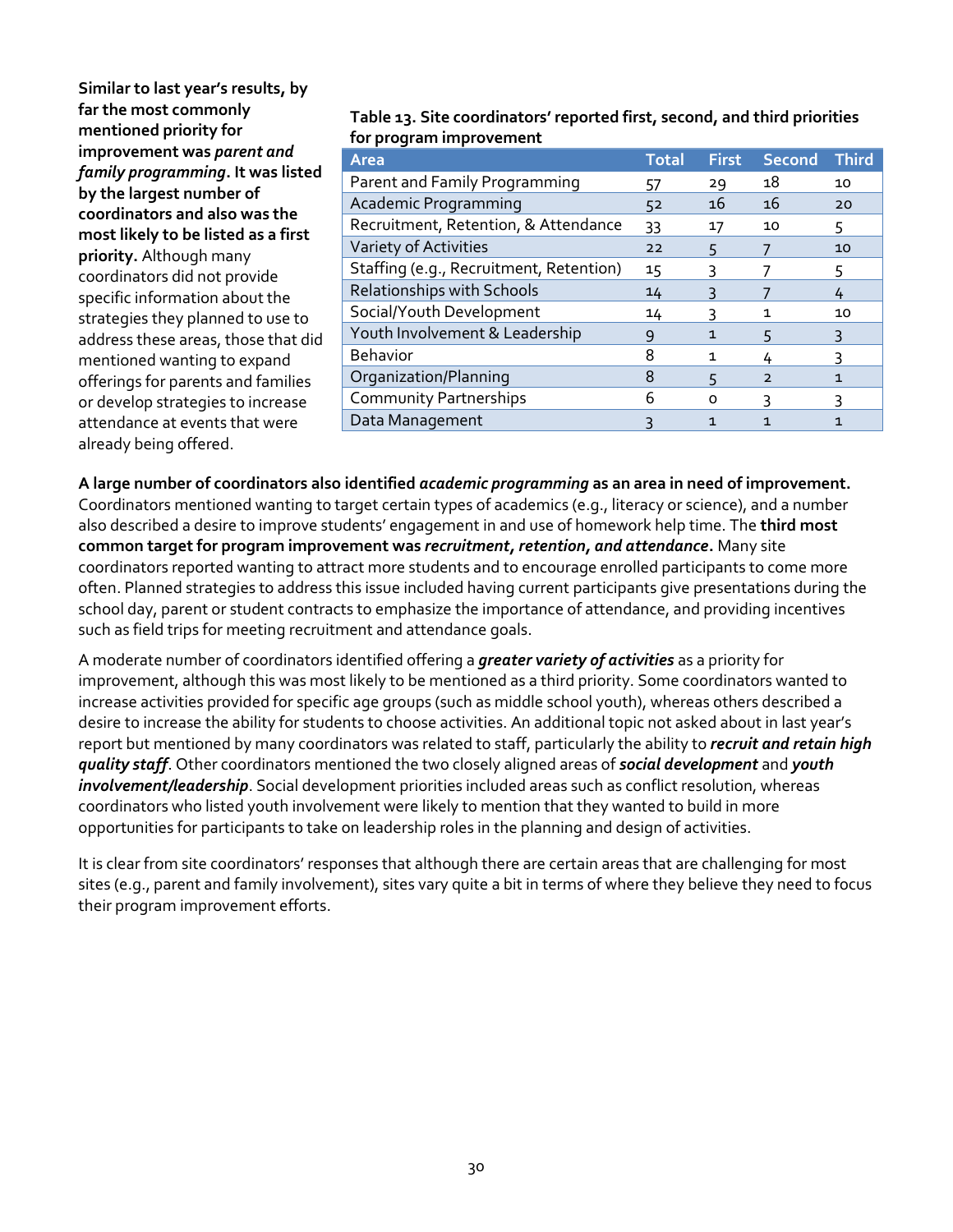## **Section Nine:**

## **Discussion and Recommendations**

The results of the 2010-2011 evaluation of Connecticut 21<sup>st</sup> CCLCs suggest that, collectively, programs are operating in a manner that is consistent with both federal and state quidelines for  $21^{st}$  CCLCs. A majority of Connecticut sites indicated that they are offering a combination of academic programming, enrichment activities, and recreation programming. Most programs provided homework help at least four days per week and had services in place for students demonstrating the need for remedial assistance. Most sites indicated that they were very focused on engaging parents and families in their programs. Parent and family involvement was also consistently identified as a place where programs wanted to improve.

The results of the 2010-11 evaluation are relevant to several themes identified during the previous two years' evaluations, including: program availability and attendance patterns, engaging participants from a variety of backgrounds, providing youth with age-appropriate ways to be involved at their site, parent engagement, and program-school partnerships. The 2010-11 evaluation results also indicate new developments with regard to academic programming and support and training for staff in 21<sup>st</sup> CCLC programs.

## **Program Availability and Attendance Trends**

The extent to which sites are able to meet their targets for number of days open and participants served has received particular attention in the past several years. Over the past two years, 21<sup>st</sup> CCLC sites have made significant improvements in their availability and participant attendance, and the results from this evaluation suggest further gains during 2010-11.

#### **Program Availability**

During 2009-10, the number of days open ranged from 52 to over 200, with an average of 123 days. This suggested that although most programs were open for a good portion of the year, some sites had difficulty in this regard. During 2010-11, the average number of days open was 122, which is nearly identical to the number from the previous year. The lowest end of the range was 61. Although these results do not initially seem to represent much of an improvement, it is important to interpret them in light of the significant weather-related school closures that sites faced during January and February 2011.

Another observation from 2009-10 was that "many 21<sup>st</sup> CCLC programs started the year slowly and wound down early" (p. 41), with significant numbers of sites not being open during the beginning and end months of the school year. The 2010-11 data show that considerably more sites were open earlier in the year (e.g., the number of sites open by October increased from 61 to 73). Earlier start dates reflect an increased ability of sites to meet participants' (and their families') needs from the start of the school year and may improve sites' ability to recruit participants and operate at capacity.

#### **Participant Attendance Patterns across Sites**

During 2010-11, sites had higher average daily attendance (ADA) at both the starting and ending months of the school year compared to the previous year. During October 2010, 58 sites had over 60 percent ADA, compared to 42 sites in 2009. In May 2011, 79 sites met the 60 percent target, compared to 66 in 2010. This increase may reflect, in part, more consistent data entry and ability to accurate estimate target numbers, but it also suggests that sites are experiencing more success in reaching their target number of students. Overall, average participant attendance rates were high. A small portion of sites, however, seem to be particularly struggling in regards to attendance. These programs may benefit from targeted assistance related to retaining participants and encouraging regular attendance.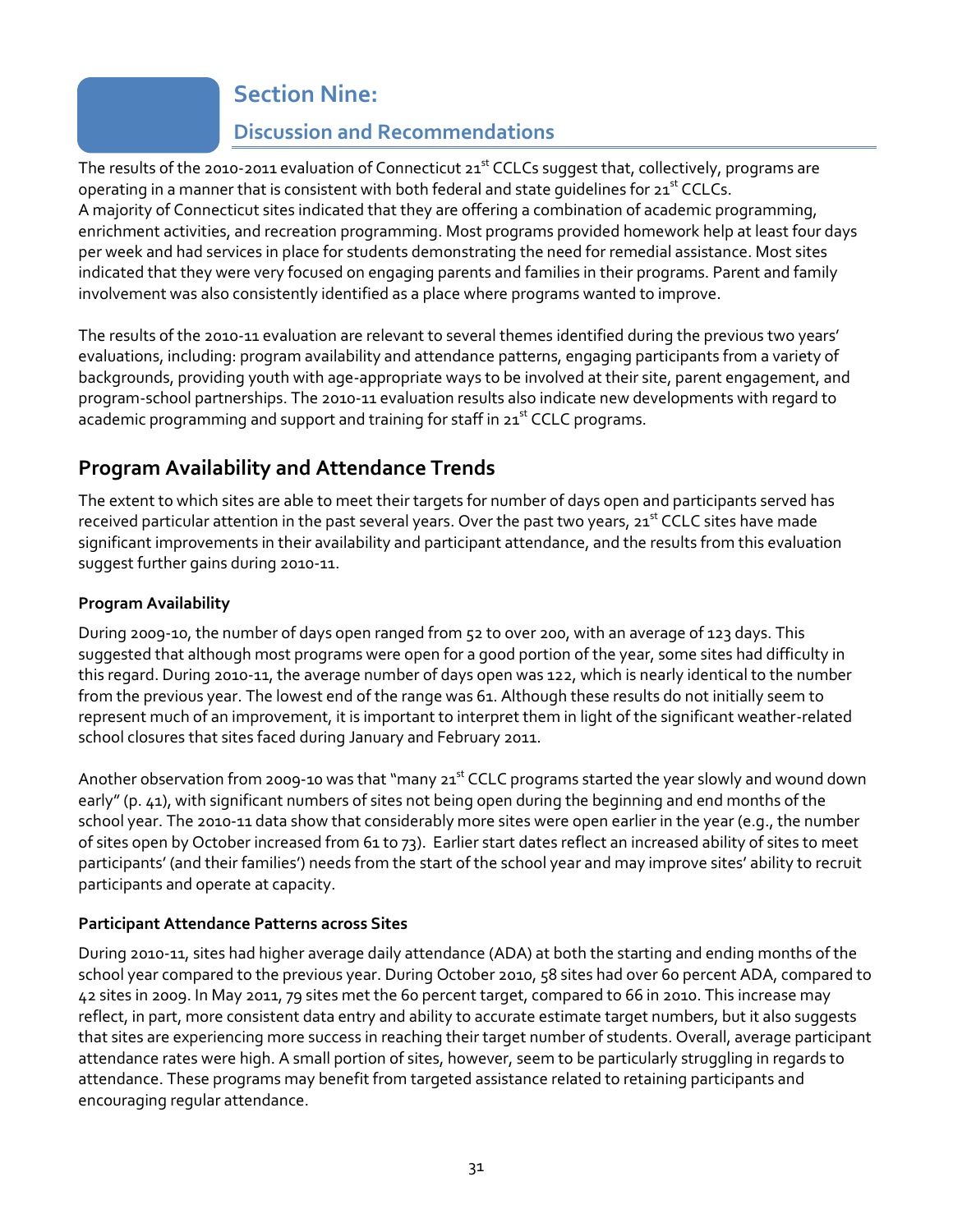## **Connecting with Participants from a Variety of Backgrounds**

Collectively, 21<sup>st</sup> CCLC sites reported practices that indicate sensitivity to the racial, ethnic, and cultural make up of their participant population. These practices included having program materials available in languages other than English and having interpreters available when necessary. Compared to 2009-10, more sites reported using these types of practices, which suggests that programs are devoting attention to this aspect of their programming. Future evaluations could look specifically at the populations served by 21 $^{\rm st}$  CCLCs, including African American youth and Spanish-speaking youth. Evaluation activities could assess the specific needs of these youth, investigate how sites are responding specifically to these needs, and provide resources for professional development that could guide sites' improvement in this area.

## **Age-Appropriate Youth Involvement Opportunities**

In the after school literature, there is evidence to support a link between young peoples' level of involvement in their organizations and their positive outcomes. These outcomes include leadership skills, teamwork skills, communication skills, strategic thinking, self‐confidence, personal wellness, enhanced sociopolitical awareness, social capital, social responsibility, and hopefulness (Larson, Walker, & Pearce, 2005). The 2009-10 evaluation included a recommendation to focus additional attention, in terms of both evaluation and technical assistance, on helping programs to balance clearly defined academic objectives with strategies for promoting youth involvement. Thus, this year's evaluation included several new questions designed to elicit more specific information about sites' practices in this area.

Generally speaking, this year's results suggest that many sites are providing participants with regular opportunities for meaningful involvement in their after school program. These include having more time to work on projects youth are interested in, opportunities to take on specific responsibilities in the site's activities, and being able to choose activities in which to participate. Other youth-driven involvement strategies, such as opportunities for youth to initiate projects based on their interests and involvement in planning and administration of site activities, were less common. Although sites serving older participants were more likely to use these strategies, even among this group not all utilized these methods. Sites may benefit from additional professional development and quality advising focused on age-appropriate strategies for promoting youth involvement. Future evaluations could investigate the connection between sites' youth involvement practices and participant attendance and outcomes.

### **Promoting Parent and Family Engagement**

Over the past three years, 21<sup>st</sup> CCLC sites have expressed a strong interest in improving their parent and family engagement efforts. This year's results suggest that many sites have changed the strategies they use to encourage parent and family involvement or began using new strategies. For example, this year 58 coordinators reported that their site had a parent/family coordinator, compared to 52 sites during 2009-10. There were noticeable increases in the number of sites offering parent advisory councils, community service opportunities, and adult education programming. Even with these positive trends, site coordinators were still most likely to list parent and family involvement as their first priority for improvement. Taken together, these results suggest that sites are making changes but have not yet reached their desired level of parent and family involvement.

One approach to addressing this issue was suggested in last year's evaluation report: the collection and use of parent and family feedback to inform program design. Coordinators' responses in both 2009-10 and 2010-11 indicate that programs do not rely heavily on parents as a source of information about how the program is doing. This suggests that sites may benefit from technical assistance (i.e., professional development and quality advising) specifically focused on gathering and making the most of parent feedback.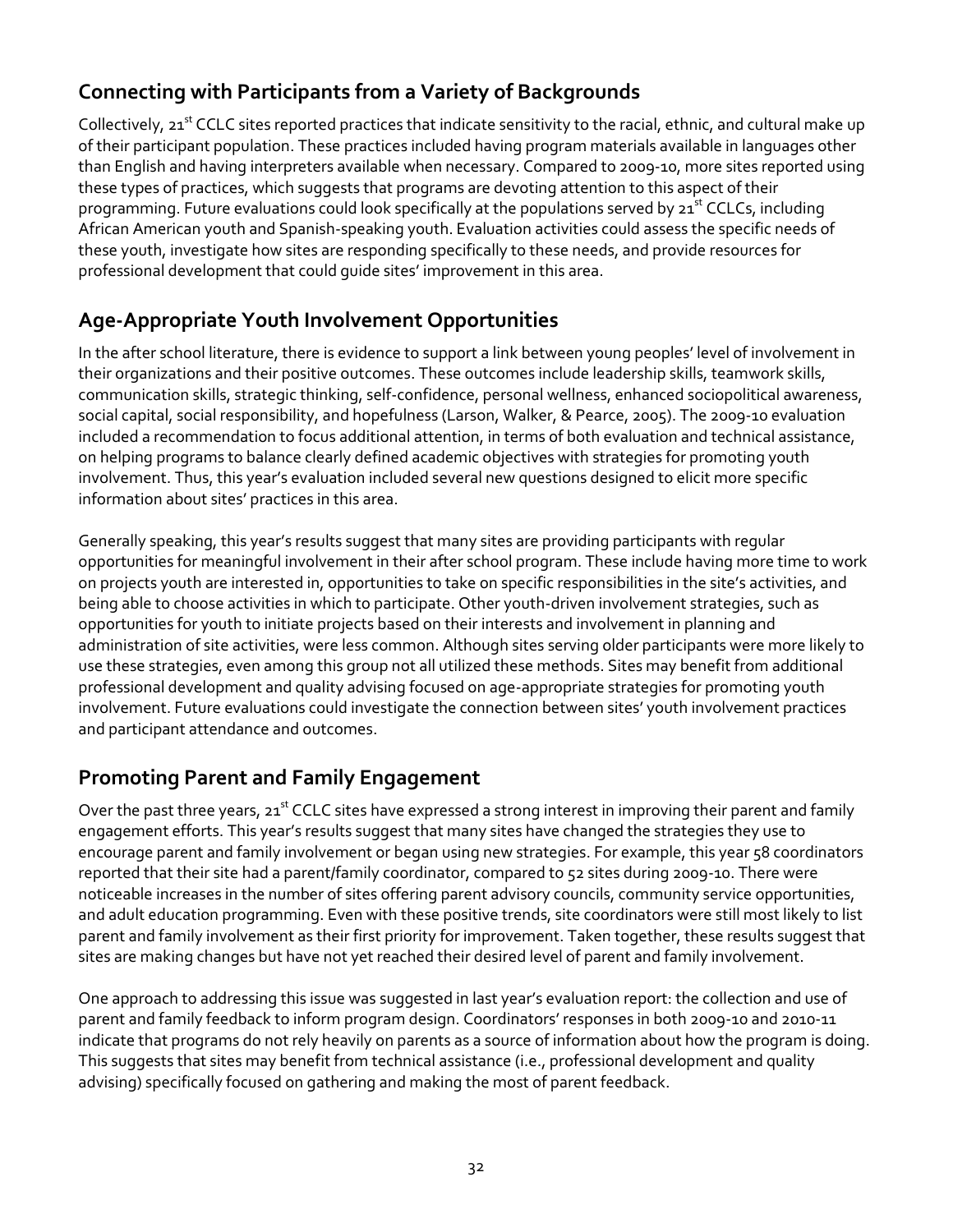Another approach would be to encourage programs to collect more detailed information about the parent and family programming that they provide. This could include recording attendance rates and administering feedback questionnaires to parents. On a site level, this could help programs identify more systematically the successful aspects of their programming. Pooled across sites, this could provide valuable feedback about overall trends in parent and family programming and potentially identify strategies that seem to work at many sites or at sites serving specific populations.

## **Partnerships between 21st CCLC Programs and Schools**

The 2010-11 evaluation results suggest that, similar to 2009-10, sites are generally well connected to their partner schools. About half of site coordinators reported that they, or someone from their site, communicated weekly with their partner school about a variety of topics, most commonly homework and the needs of individual student participants. Principals and teachers continued to be the most common points of contact at the partner school, as in 2009-10. Furthermore, most coordinators rated the quality of their collaboration with their partner schools as good or excellent. About a third of sites, however, did report facing some sort of challenge in their partnership with the school. The number of sites reporting a challenge was the same as in 2009-10, and the types of challenges coordinators described were also quite similar (e.g., communicating with school day staff, teacher concerns regarding use of classrooms). Moving forward, program-school communication strategies may be an area on which to focus quality advising and program improvement efforts. Additionally, it may prove useful in future evaluations to collect more information about the alignment between 21<sup>st</sup> CCLC curricula and the school day curriculum.

#### **Attention to Academic Programming**

The topics described above have all been given considerable attention in prior evaluations of CT's 21<sup>st</sup> CCLCs. This year's evaluation results also suggest a need for increased attention to academics and the academically focused programming that sites provide. Several findings presented earlier in this report point to many sites' desires to improve their academic programming and the strategies they are already using to do this. Other findings suggest further areas that could be targeted to help sites address their academic programming needs.

In the open-ended question regarding targets for program improvement, over half of coordinators mentioned academic programming. Some coordinators mentioned wanting to focus on specific academic areas, such as literacy or science, whereas others described a desire to increase participants' engagement in homework help sessions. Compared to 2009-10, sites reported having a greater percentage of certified teachers among their staff members, and more sites indicated providing professional development related to serving participants with a variety of academic needs and implementing academic instruction strategies. All of these results suggest that some sites are actively engaged in implementing strategies to improve their academic programming.

On the other hand, a large proportion of sites do not appear to have someone who has extensive training in administering such activities in charge of academic programming. Slightly less than 60 percent of sites reported having someone who functioned as an education specialist, master teacher, or a similar type of position. Because hiring or retaining this type of staff member may not be financially feasible for all sites, it may be productive to provide technical assistance, quality advising, and/or professional development activities around the management and administration of academic programming. In particular, the choice and use of research-based academic curricula may be an especially important area to target in these activities. Results from this year's evaluation suggest that only a small proportion of sites are using academic curricula (in literacy, math, or science) that can be considered research- or evidence-based.